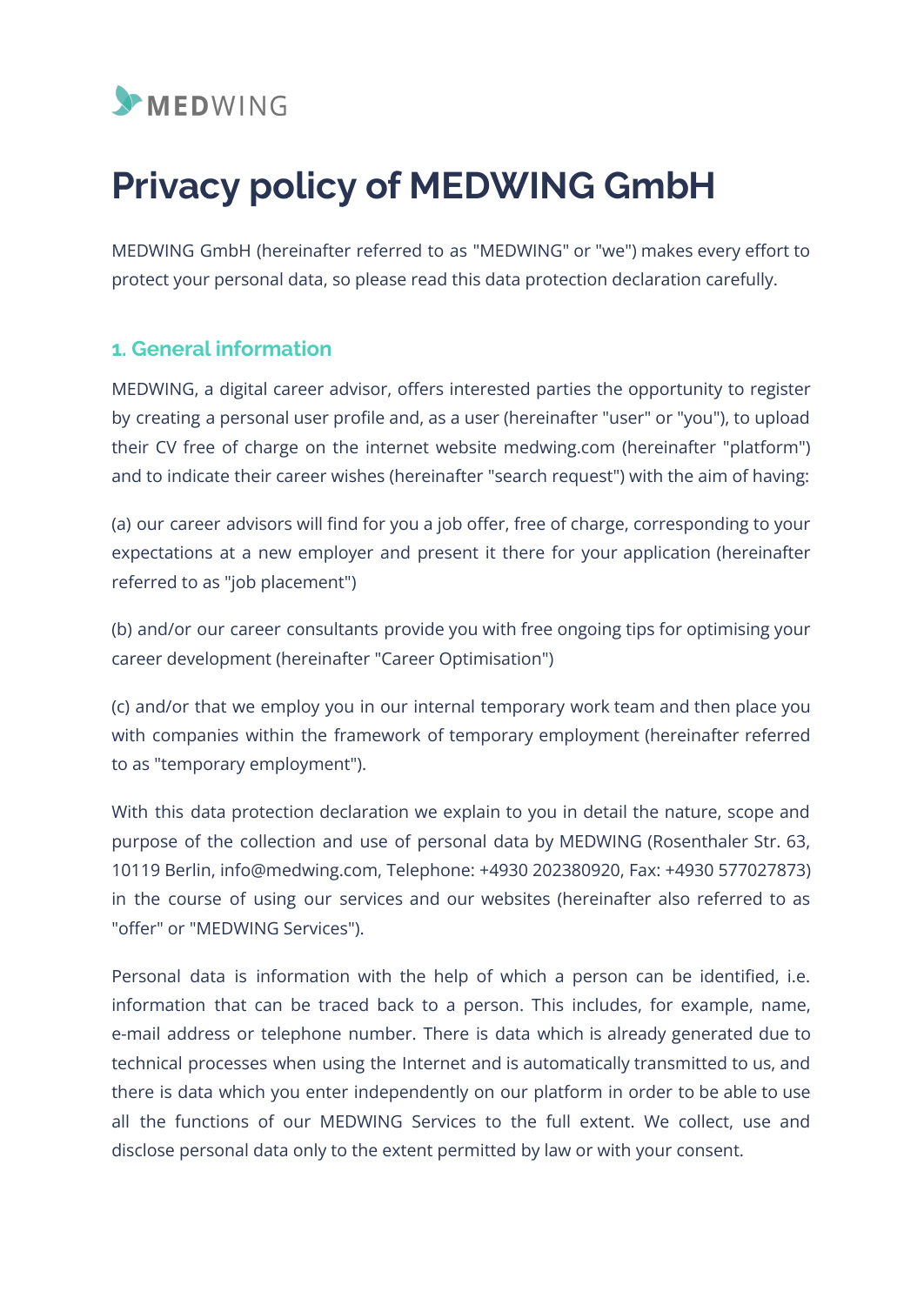

# **2. Contact details of the person responsible for processing and of the company data protection officer**

Responsible in the sense of the DSGVO is MEDWING represented by Johannes Roggendorf and Dr. Timo Fischer. MEDWING has appointed a data protection officer. If you have any questions regarding data protection at MEDWING or if you wish to receive information about the personal data we have stored about you, please contact us by post or email: MEDWING GmbH - Datenschutz -, Rosenthaler Str. 63, 10119 Berlin Email: datenschutz@medwing.com - Telephone information is unfortunately excluded for data protection reasons, as it is not possible to identify you unambiguously by telephone. In order to secure your personal data, we ask you not to use the more insecure e-mail transmission method, but to transmit your personal data by post. Your personal data will be used exclusively for identification purposes and for documentation purposes vis-à-vis the supervisory authorities.

# **3. Collection and storage of personal data and the nature and purpose of their use**

In principle, your personal data will be deleted as soon as they are no longer required to achieve the purpose for which they were collected. Insofar as legal retention periods apply to us, we store the data until their expiry.

a) When visiting the website

When you visit our website medwing.com or clients.medwing.com, the browser used on your terminal device automatically sends information to the server of our website. This information is temporarily stored in a so-called log file. The following information is collected without your intervention and stored until it is automatically deleted:

IP address of the requesting computer, Date and time of access, Name and URL of the retrieved file, Website from which access is made (referrer URL), the browser used and, if applicable, the operating system of your computer as well as the name of your access provider.

The data mentioned will be processed by us for the following purposes:

Ensuring a smooth connection of the website,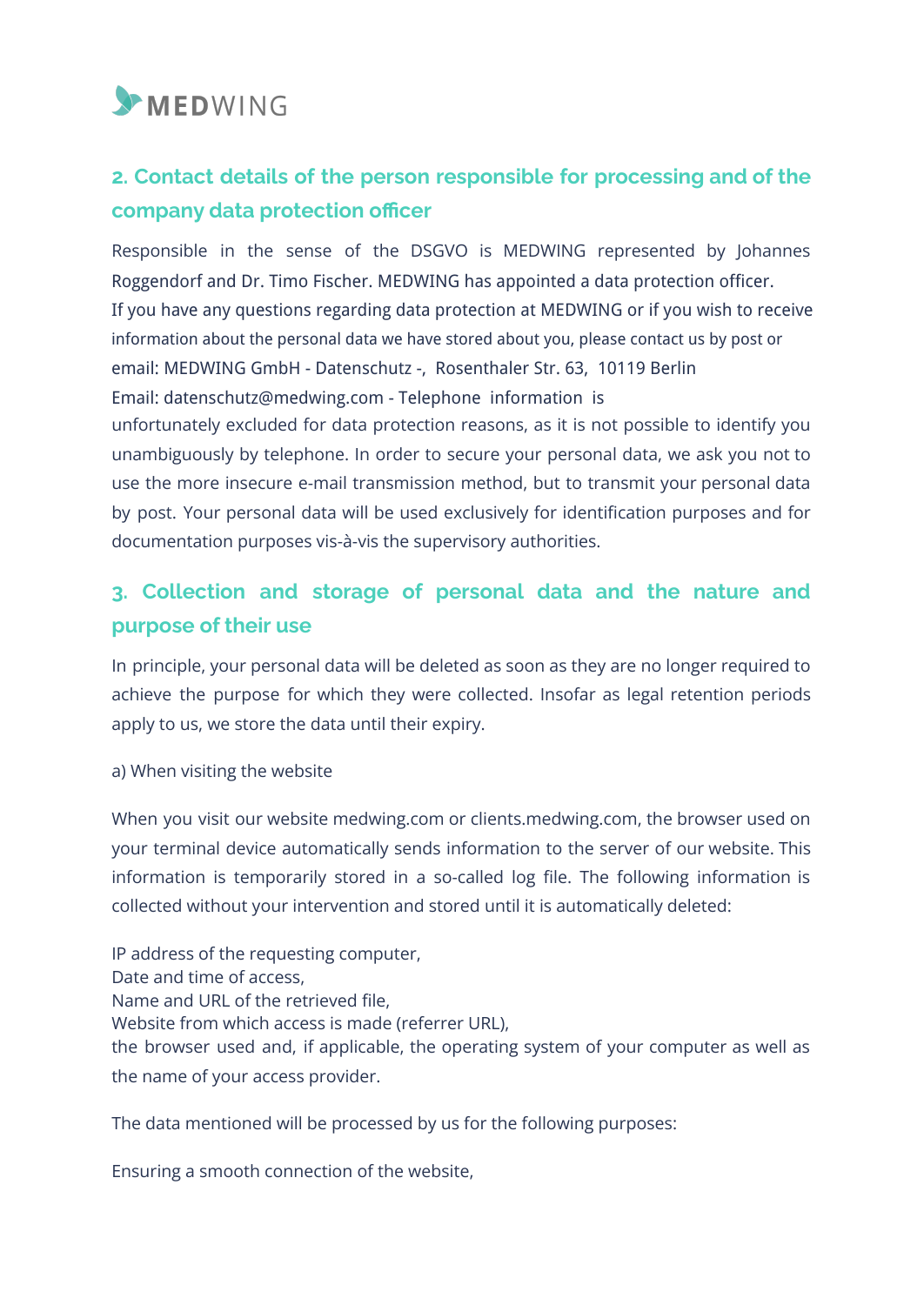

To ensure a comfortable use of our website, Evaluation of system safety and stability as well as for other administrative purposes

The legal basis for data processing is Art. 6 Para. 1 S. 1 lit. f DSGVO. Our legitimate interest follows from the purposes listed above for the collection of data. Under no circumstances do we use the collected data for the purpose of drawing conclusions about your person.

In addition, when you visit our website, we use cookies, analysis and automation services, social media plug-ins if necessary and integrate third-party services. You will find more detailed explanations on this under points 5, 6, 7 and 8 of this data protection declaration.

We also save the date of your last visit as part of your account (e.g. when you register, log in, change your profile or click on links). The legal basis for this data processing is Art. 6 Para. 1 S. 1 lit. b DSGVO.

b) When using our contact forms

If you have any questions, we offer you the possibility to contact us via a form provided on the website. We require a valid e-mail address, telephone number and name so that we know who sent the request and can respond to it. Further information can be provided voluntarily.

Data processing for the purpose of contacting us is carried out in accordance with Art. 6 Para. 1 S. 1 lit. a DSGVO on the basis of your voluntary consent.

The personal data collected by us for the use of the contact form will be automatically deleted after you have completed your request.

c) When using our MEDWING Services

If you would like to use our MEDWING Services, we will conclude a contract with you for the use of the platform (hereinafter referred to as "platform contract"). We collect, use and process certain personal data from you in order to substantiate and implement the contract.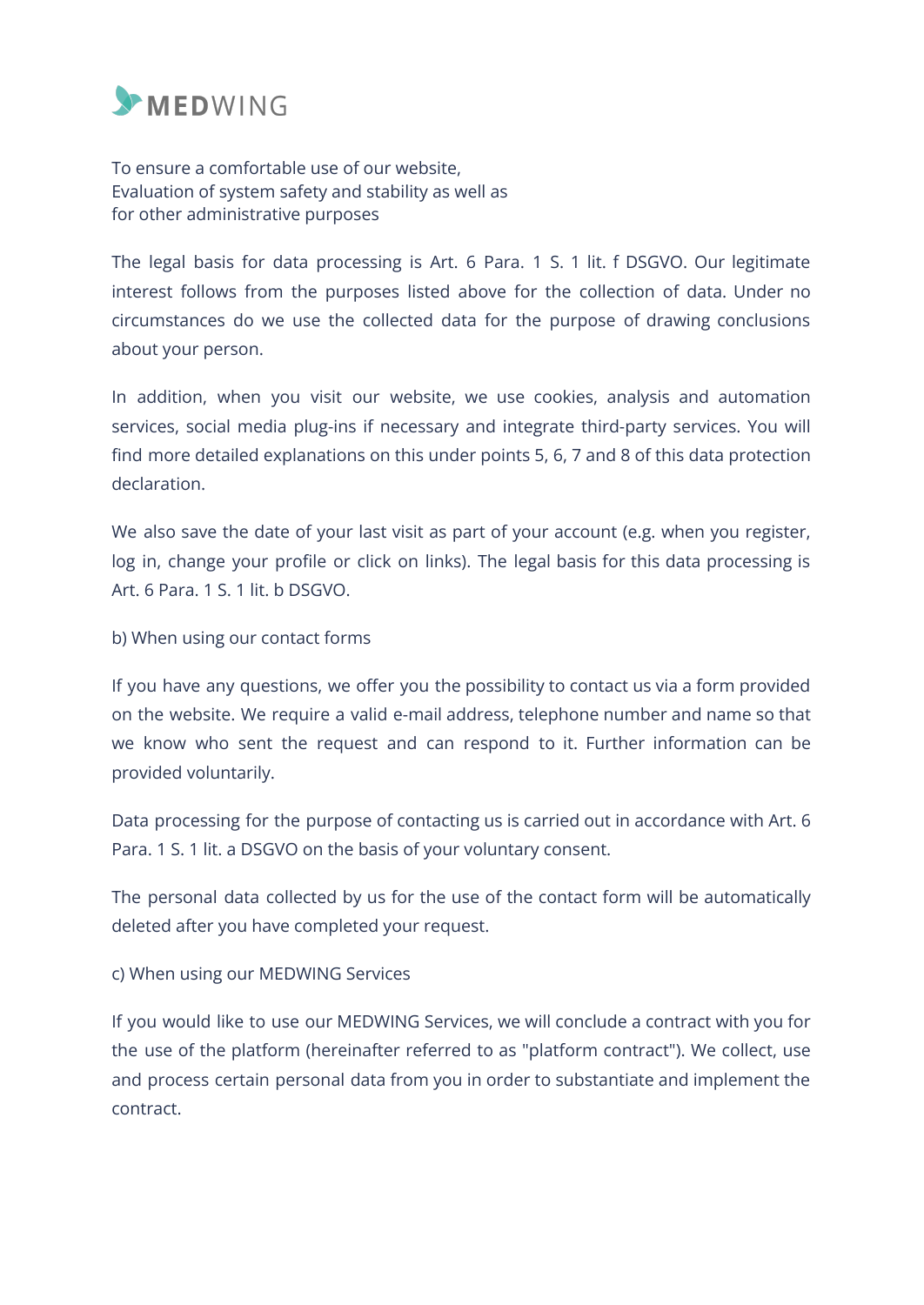

The data from your account will be stored as long as the platform contract has not been terminated. The personal data collected by us for the use of our MEDWING Services will be automatically deleted after termination of the platform contract. Upon termination of the platform contract, we will block your account. We will delete your account and all personal data at the latest six (6) months after termination of the contract. This does not apply if we still need the relevant data to enforce claims against you or if we are legally or contractually obliged to store the data. If user data are not deleted in order to comply with contractual or legal obligations, their processing will be restricted. The data will be blocked accordingly and not processed for other purposes. This applies, for example, to user data that must be stored for commercial or tax reasons.

#### (1) On registration

On order to use our MEDWING Services, you must first register with us on the platform. To do this, you must open an account and enter your e-mail address, telephone number, name, form of address (gender) and your address. You complete the registration process by entering a password for your account. We store this data for the duration of the platform contract and assign it to your account.

Data processing for the purpose of registration on our platform and thus its use takes place within the framework of the platform contract on the basis of Art. 6 Para. 1 S. 1 lit. b DSGVO.

#### (2) When completing the applicant's profile

In order to make the best possible use of the services offered by MEDWING, you can at any time supplement your profile information on the platform in the electronic forms provided for your account with further personal details, in particular you can create a curriculum vitae and upload a profile picture and certificates. This data is also stored by us for the duration of the platform contract.

Data processing for the purpose of completing your applicant profile on our platform and thus preparing the presentation of your applicant profile takes place within the framework of the platform contract on the basis of Art. 6 Para. 1 S. 1 lit. b DSGVO.

#### (3) Analysis and presentation of suitable positions

We use and process your personal data, i.e. your address, curriculum vitae and search request, on the basis of mathematical-statistical procedures (so-called scoring) in order to identify suitable positions for you and to introduce them to you.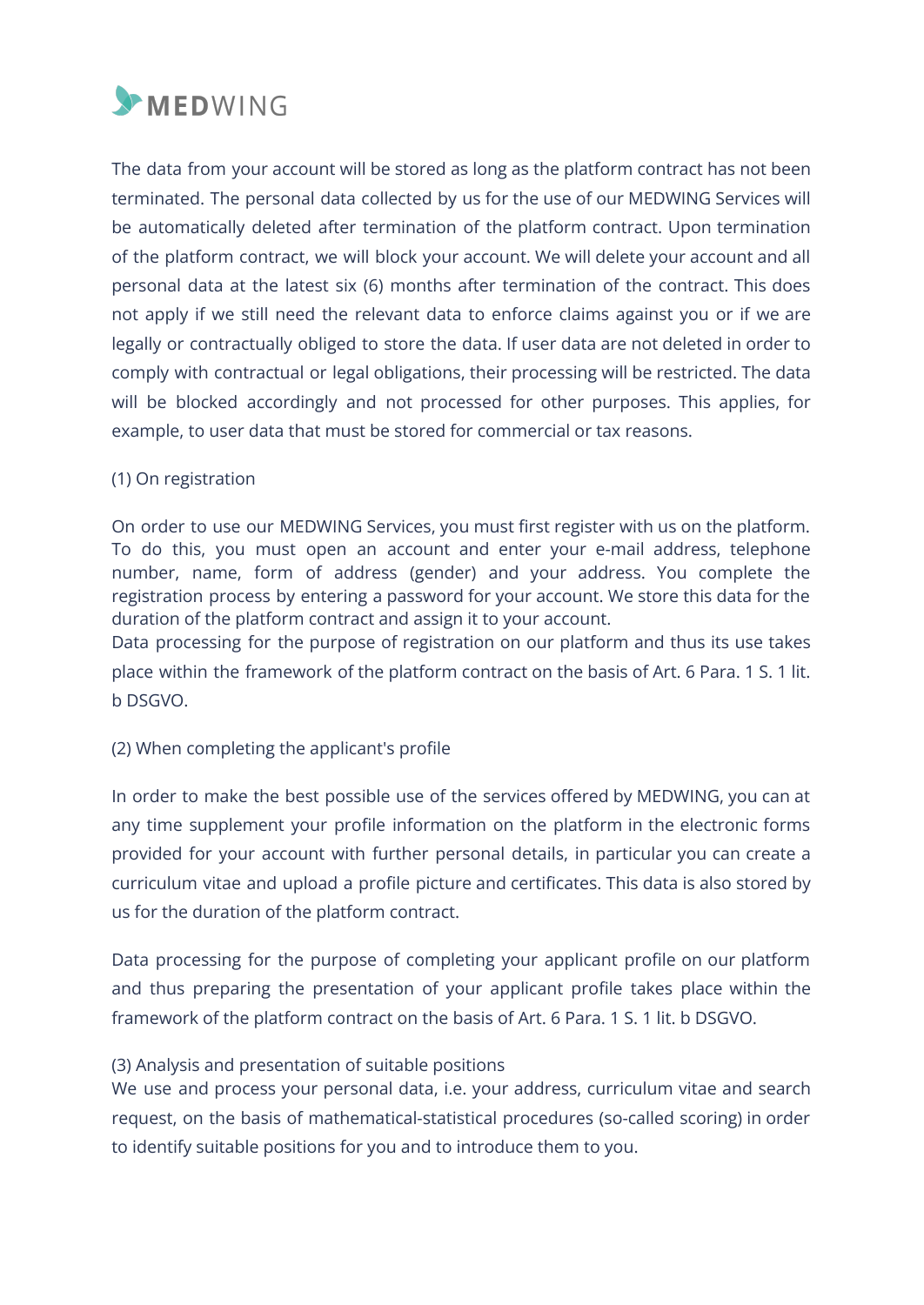

We will introduce suitable positions by e-mail, telephone or text message/SMS and/or in your personal user area on the platform.

Data processing for the purpose of analysing and presenting suitable positions is carried out within the framework of the platform contract on the basis of Art. 6 Para. 1 S. 1 lit. b DSGVO.

(4) Tips for career optimisation

In order to provide you with tips for career optimisation and also to increase the quality of the jobs presented to you, we use and process your pseudonymised personal data, i.e. your address, your CV and search order within the framework of mathematical-statistical procedures, algorithms and profiling.

You will receive these tailor-made tips from us by e-mail and/or in your personal user area on the platform.

Data processing for the purpose of career optimisation and the introduction of suitable positions and tailored tips is carried out within the framework of the platform contract on the basis of Art. 6 Para. 1 S. 1 lit. b DSGVO.

(5) Opinion research to improve our services

In order to continuously improve our MEDWING Services, we occasionally conduct surveys, e.g. to obtain direct feedback on our service quality after successful or unsuccessful placement/application or to gain insight into current market trends in order to generate better job suggestions or better career optimisation tips.

You will receive invitations to these surveys from us by e-mail and/or in your personal user area on the platform.

The legal basis for this data processing is Art. 6 Para. 1 S. 1 lit. bf DSGVO within the framework of the platform contract.

d) For e-mail contact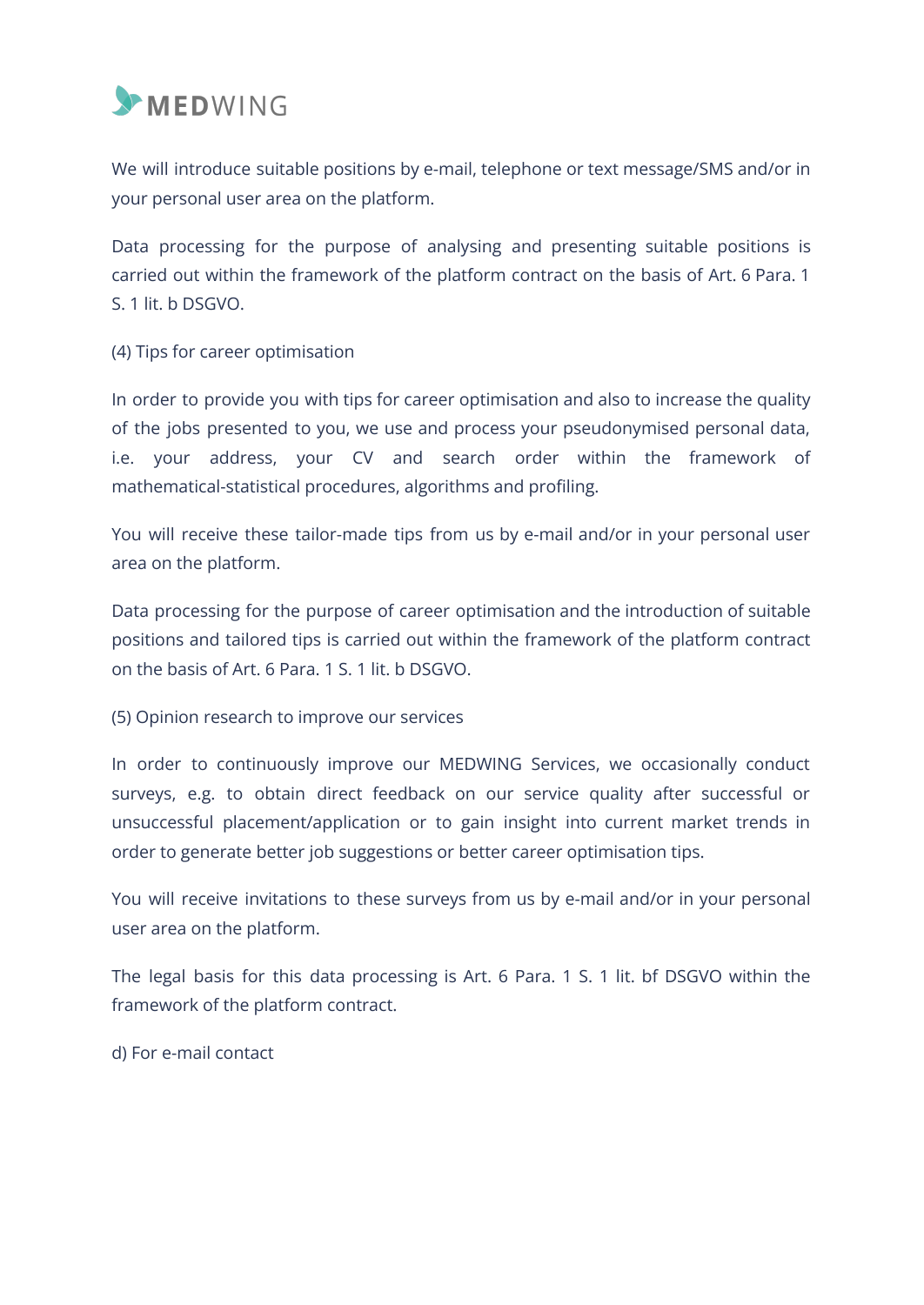

Due to legal regulations, this website contains information that enables quick electronic contact and direct communication with us, which also includes a general address of the so-called electronic mail (e-mail address). If you contact us by e-mail, we store the

personal data you provide to us to process your enquiry and in the event that follow-up questions arise. We process such personal data voluntarily transmitted by you to us on the basis of our legitimate interest in communicating with you, Art. 6 Para. 1 S. 1 lif. f DSGVO. This personal data will not be passed on to third parties.

# **4. Data transfer**

a) When using our MEDWING Services

In order to carry out our MEDWING Services job placement, we present personal data, your name, e-mail address, telephone number and your curriculum vitae, if necessary with pictures, to companies that offer jobs that match your applicant profile. Such a passing on takes place always only in arrangement with you.

Only if you decide to introduce yourself to a particular company will we act as your agent on your behalf and transfer the personal data required to present your applicant profile to the company you have selected. When using this service, personal data may be transmitted to the company in unencrypted form, e.g. by e-mail.

In order to be able to check in detail whether your profile actually matches a job before we present your applicant profile in consultation with you, your pseudonymised applicant profile can be made available in anonymised form to a company with suitable positions for the purpose of comparison without any possibility of tracing back your person

This data processing for the purpose of presenting suitable positions is carried out in accordance with Art. 6 Para. 1 S. 1 lit. b DSGVO within the framework of the platform contract.

Your personal data will only be used by the company that offers jobs that match your applicant profile within the framework of the application process and will be deleted after completion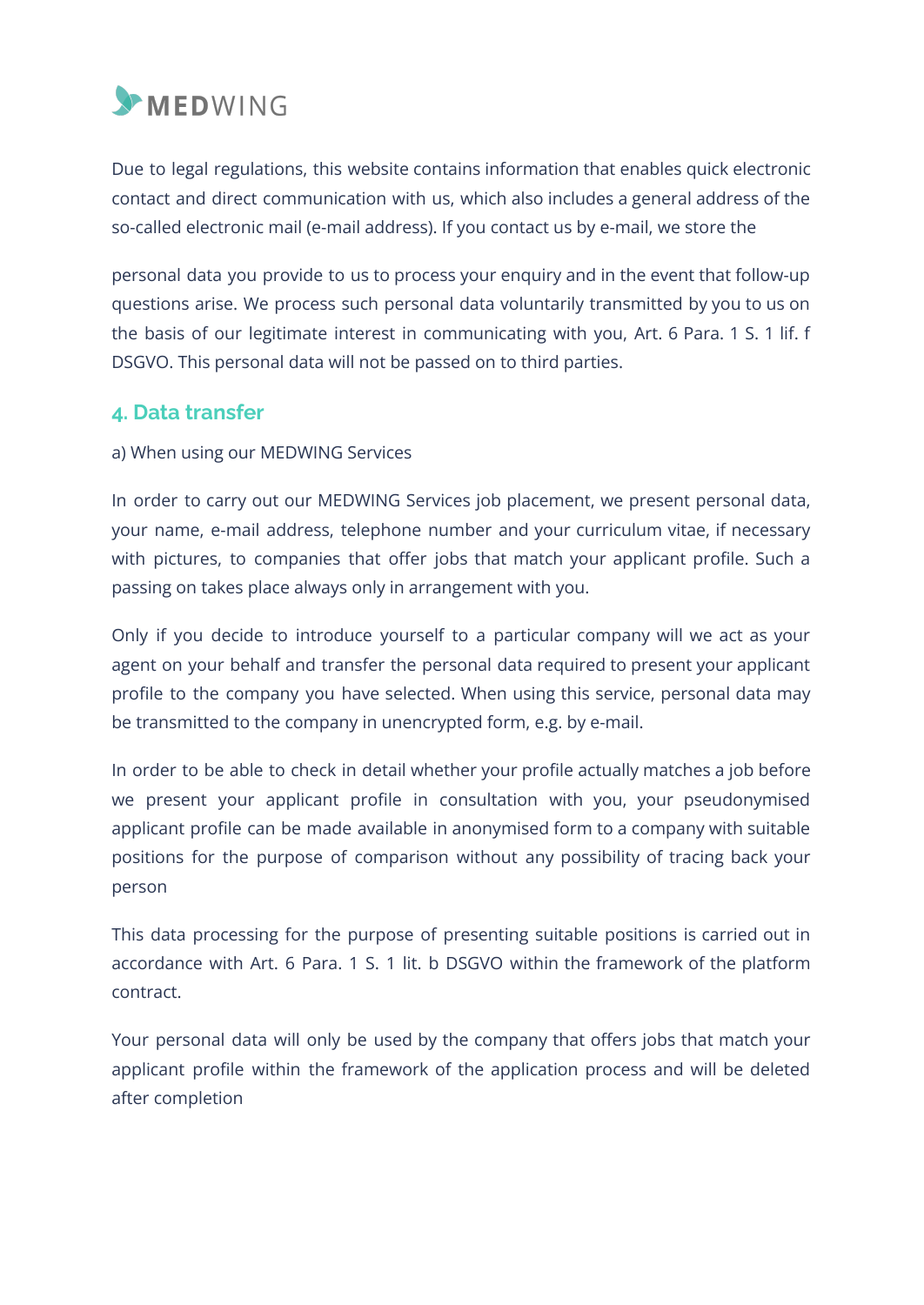

#### b) Otherwise

In addition, your personal data will not be transferred to third parties for purposes other than those listed below.

We will only pass on your personal data to third parties if:

You have given your express consent to this pursuant to Art. 6 para. 1 sentence 1 lit. a DSGVO, the disclosure pursuant to Art. 6 para. 1 sentence 1 lit. f DSGVO is necessary for the assertion, exercise or defence of legal claims and there is no reason to assume that you have an overriding legitimate interest in not disclosing your data, in the event that there is a legal obligation to pass on data pursuant to Art. 6 para. 1 sentence 1 lit. c DSGVO, and this is legally permissible and necessary for the execution of contractual relationships with you pursuant to Art. 6 para. 1 sentence 1 lit. b DSGVO.

# **5. Cookies**

We use cookies on our site. These are small files that are automatically created by your browser and stored on your device (laptop, tablet, smartphone, etc.) when you visit our site. Cookies do not cause any damage to your terminal device and do not contain viruses, Trojans or other malware.

Information is stored in the cookie, which results in each case in connection with the specifically used terminal device. This does not mean, however, that we will immediately become aware of your identity.

The use of cookies serves on the one hand to make the use of our offer more pleasant for you. For example, we use so-called session cookies to recognise that you have already visited individual pages on our website. These are automatically deleted after leaving our site.

In addition, we also use temporary cookies to optimise user-friendliness, which are stored on your terminal for a specific period of time. If you visit our site again to make use of our services, it is automatically recognized that you have already been with us and which inputs and settings you have made so that you do not have to enter them again.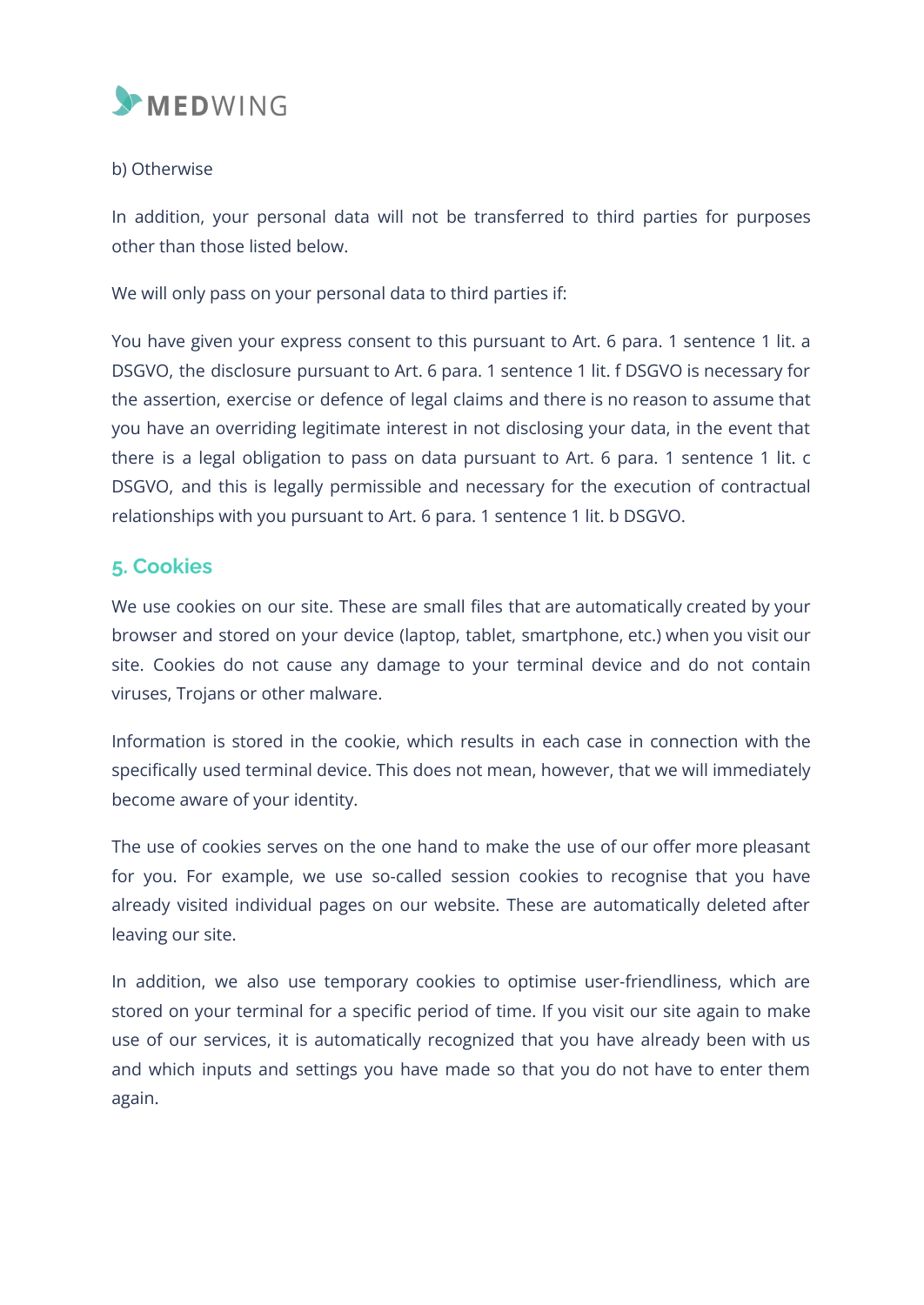

On the other hand, we use cookies to record the use of our website statistically and to evaluate it for the purpose of optimising our offer for you (see point 6). These cookies enable us to automatically recognize that you have already visited our site when you visit it again. These cookies are automatically deleted after a defined period of time.

The data processed by cookies are necessary for the purposes mentioned to safeguard our legitimate interests and those of third parties pursuant to Art. 6 Para. 1 S. 1 lit. f DSGVO.

Most browsers automatically accept cookies. However, you can configure your browser so that no cookies are stored on your computer or a message always appears before a new cookie is created. The complete deactivation of cookies may, however, result in you not being able to use all the functions of our website.

# **6. Tracking, analysis and automation tools**

The tracking, analysis and automation measures listed below and used by us are carried out on the basis of Art. 6 para. 1 sentence 1 lit. f DSGVO. With the measures we apply, we want to ensure that our services are designed to meet requirements, that they are efficient and that they are continually optimised. On the other hand, we use the measures mentioned to statistically record the use of our offer and to evaluate it for you for the purpose of optimising our offer. These interests are to be regarded as justified within the meaning of the aforementioned provision.

The respective data processing purposes and data categories can be found in the corresponding tools.

#### a) Google Analytics

We use Google Analytics, a web analysis service provided by Google Inc., for the purpose of tailoring our pages to meet your needs and continuously optimising them. (https://www.google.de/intl/de/about/) (1600 Amphitheatre Parkway, Mountain View, CA 94043, USA; hereinafter referred to as "Google"). In this context, pseudonymised user profiles are created and cookies (see section 4) are used. The information generated by the cookie about your use of this website such as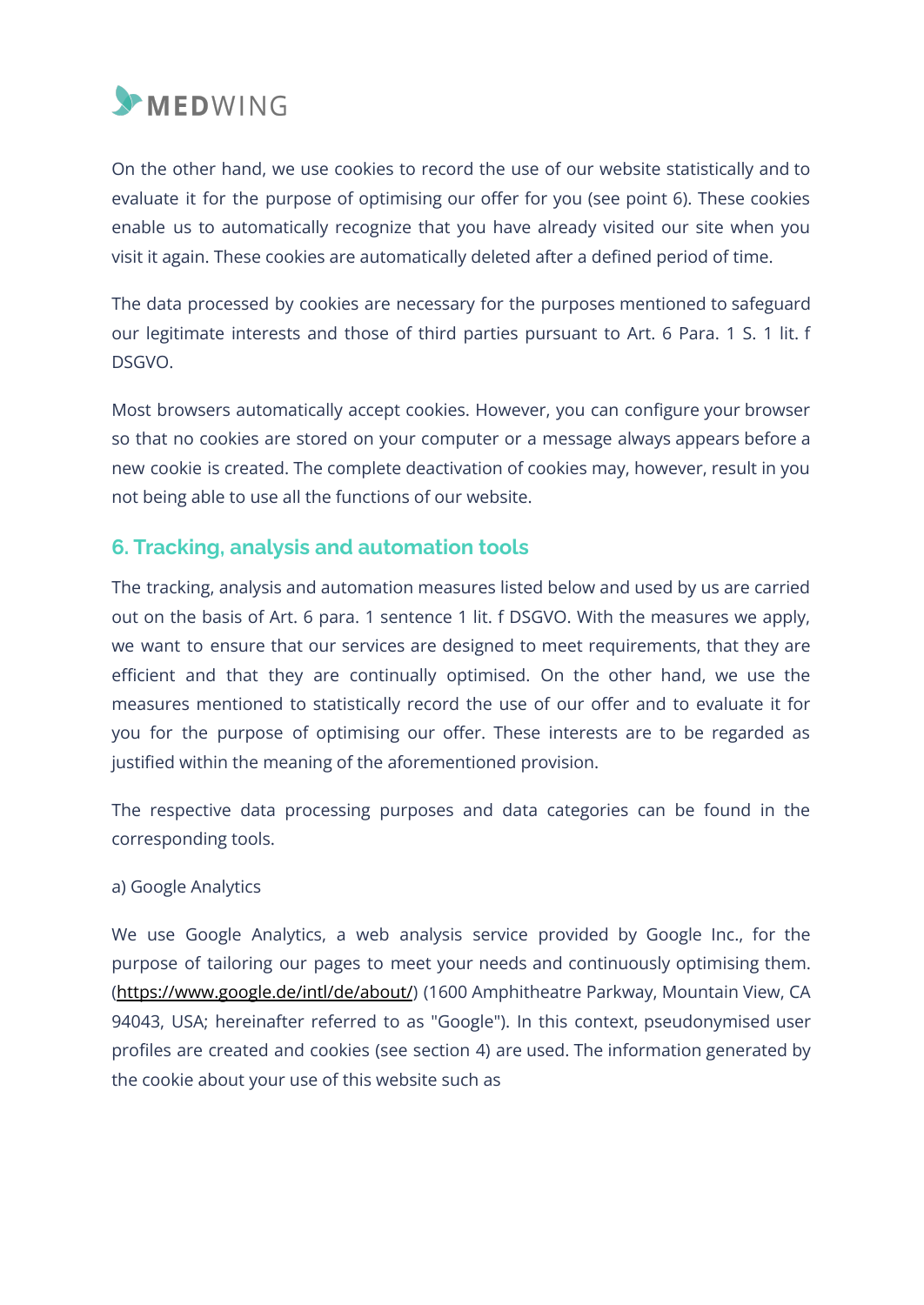

"Browser type/version, operating system used, Referrer URL (the previously visited page), Host name of the accessing computer (IP address), time of the server request,"

are transferred to a Google server in the USA and stored there. This information is used to evaluate the use of the website, to compile reports on website activity and to provide other services relating to website activity and internet usage for market research purposes and to tailor these internet pages to meet requirements. This information may also be transferred to third parties if this is required by law or if third parties process this data on behalf of third parties. Under no circumstances will your IP address be merged with other Google data. The IP addresses are anonymised so that an allocation is not possible (IP masking).

On our behalf as operator of this website, Google will use this information to evaluate your use of the website, to compile reports on website activity and to provide other services related to website activity and internet usage to the website operator. The data sent by us and linked to cookies, user identifications (e.g. user ID) or advertising IDs are automatically deleted after 14 months.

You may refuse the use of cookies by selecting the appropriate settings on your browser, however please note that if you do this you may not be able to use the full functionality of this website.

You can also prevent the collection of data generated by the cookie and related to your use of the website (including your IP address) and the processing of this data by Google by downloading and installing a browser add-on (https://tools.google.com/dlpage/gaoptout?hl=de).

As an alternative to the browser add-on, in particular for browsers on mobile devices, you can also prevent the collection by Google Analytics by using this link: https://tools.google.com/dlpage/gaoptout . An opt-out cookie is set to prevent your information from being collected in the future when you visit this website. The opt-out cookie applies only to this browser and only to our website and is stored on your device. If you delete the cookies in this browser, you must set the opt-out cookie again. We also use Google Analytics to evaluate data from Adwords for statistical purposes. If you do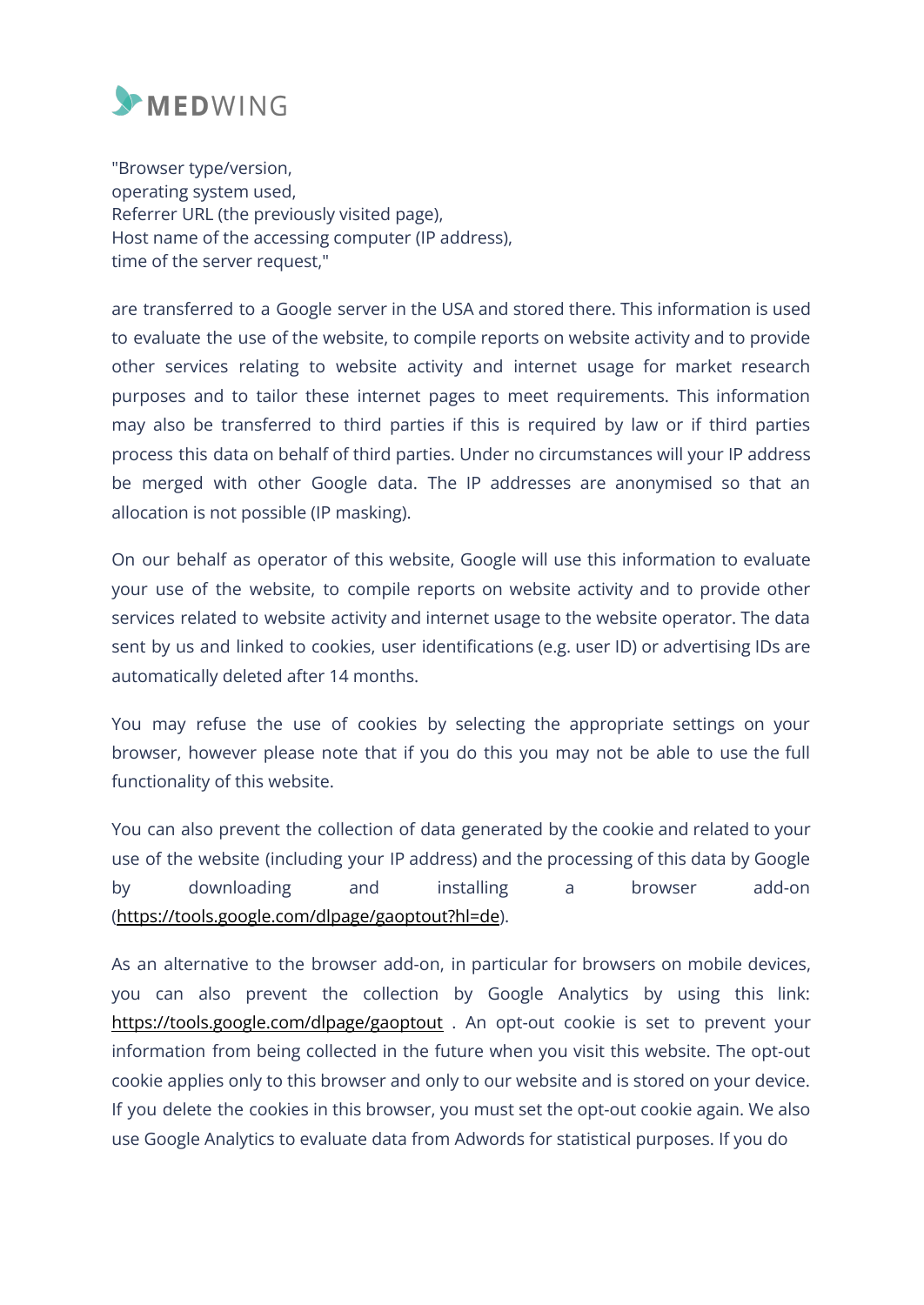

not wish this to happen, you can deactivate it via the Advertisement Preferences Manager (https://adssettings.google.com/authenticated).

Further information on data protection in connection with Google Analytics can be found in the Google Analytics help (https://support.google.com/analytics/answer/6004245?hl=de).

#### b) Google Adwords Conversion Tracking

"We also use Google Conversion Tracking to record the use of our website statistically and to evaluate it for the purpose of optimising our website for you. Google Adwords places a cookie (see number 4) on your computer if you have reached our website via a Google advertisement.

These cookies lose their validity after 30 days and are not used for personal identification. If the user visits certain pages on the AdWords customer's website and the cookie has not expired, Google and the customer will be able to tell that the user clicked on the ad and was directed to that page.

Each Adwords customer receives a different cookie. Cookies can therefore not be traced via the websites of Adwords customers. The information collected using the conversion cookie is used to generate conversion statistics for Adwords customers who have opted for conversion tracking. Adwords customers will know the total number of users who clicked on their ad and were directed to a page with a conversion tracking tag. However, you will not receive any information that personally identifies users.

If you do not wish to participate in the tracking process, you can also refuse to set a cookie as required, for example by setting your browser to disable the automatic setting of cookies. You can also deactivate cookies for conversion tracking by setting your browser to block cookies from the domain ""www.googleadservices.com"". Google's Privacy Policy for Conversion Tracking can be found here (https://services.google.com/sitestats/de.html)."

c) Google Tag Manager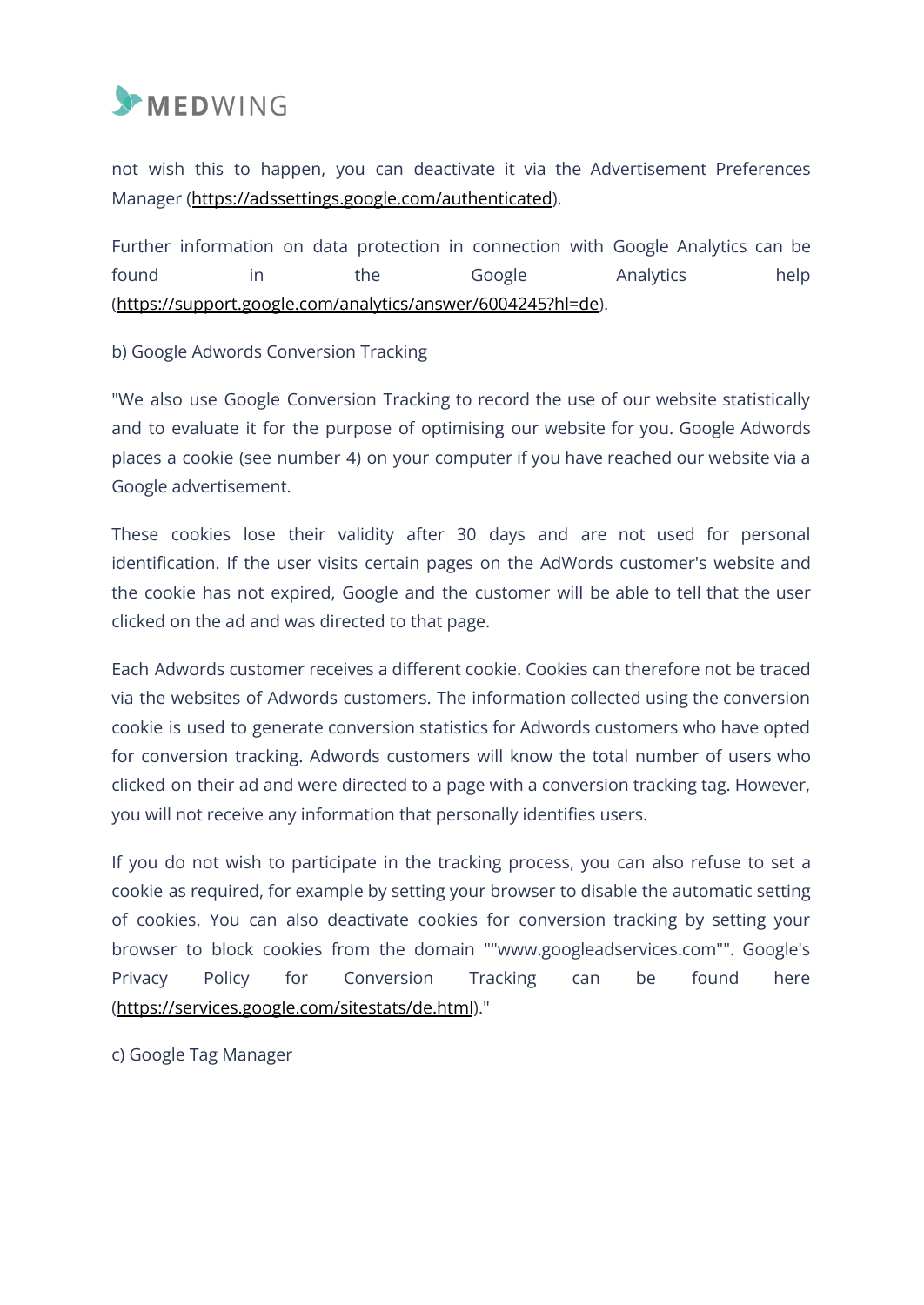

Our offer uses the Google Tag Manager of Google Inc. (1600 Amphitheatre Parkway, Mountain View, CA 94043, USA; "Google"). This is where we manage the various analysis and tracking services. The Google Tag Manager only implements tags. This means that no cookies are used and no personal data is collected. The Google Tag Manager triggers other tags, which in turn may collect data. However, the Google Tag Manager does not access this data. If a deactivation has been made at domain or cookie level, it will remain for all tracking tags if they are implemented with the Google Tag Manager. More information about the Google Tag Manager can be found at: http://www.google.de/tagmanager/faq and http://www.google.de/tagmanager/usepolicy.html

#### d) Google Remarketing

We use the remarketing function of Google Inc. This function is used to present you with interest-related advertisements within the Google advertising network. Your browser stores cookies (see Section 4) when it visits websites that are part of Google's advertising network. Such pages may then present advertisements to you that relate to content you have previously viewed on websites that use Google's remarketing feature. Google claims not to collect any personally identifiable information during this process. However, if you do not want Google's remarketing function to work, you can always deactivate it by making the appropriate settings at http://www.google.com/settings/ads . Alternatively, you can deactivate the use of cookies for interest-related advertising via the advertising network initiative by following the instructions at http://www.networkadvertising.org/managing/opt\_out.asp . For more information about Google Remarketing and Google's privacy policy, please visit: http://www.google.com/privacy/ads/

e) Bing Ads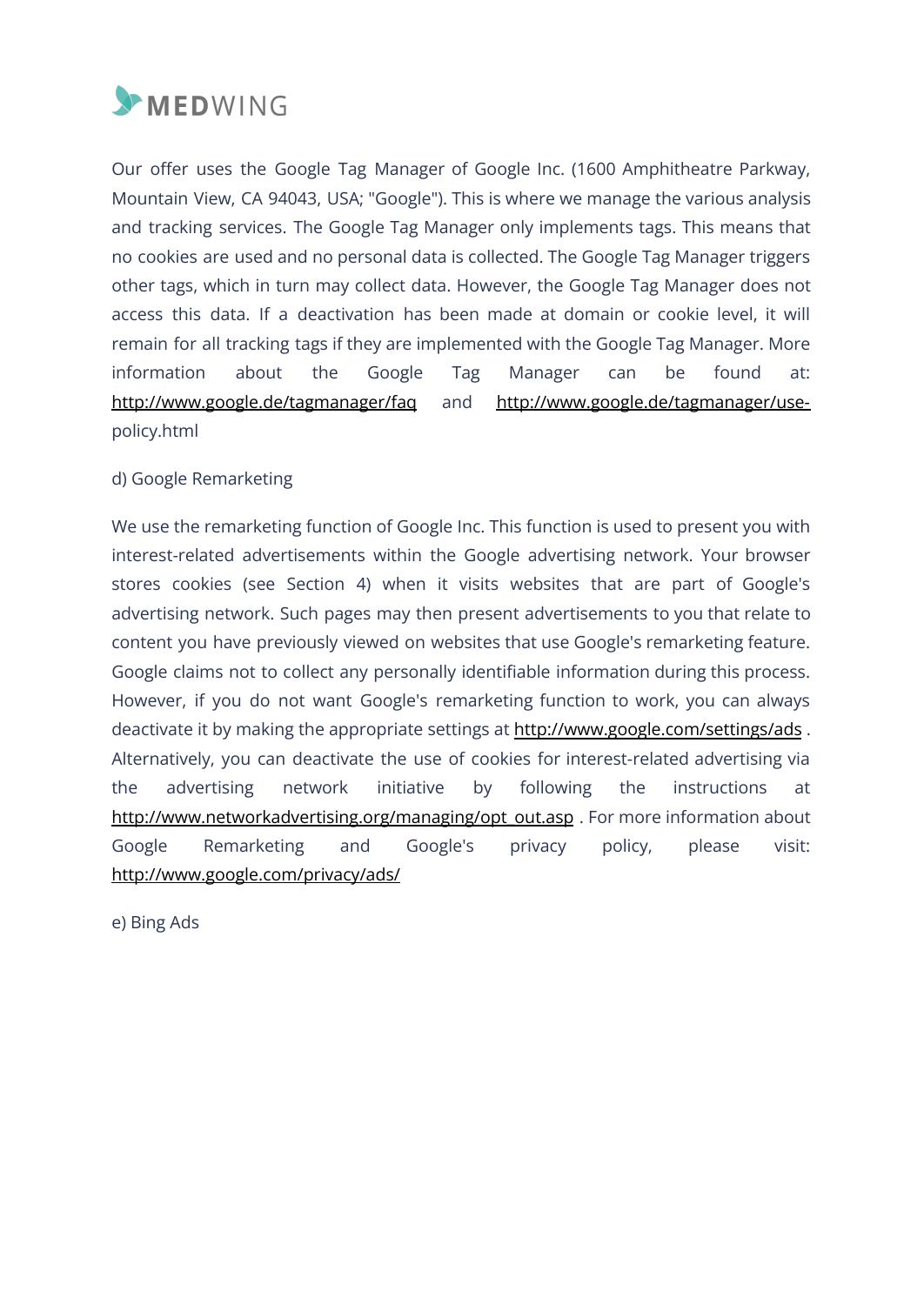

In our offer we use the conversion tracking "Bing Ads" of Microsoft Corporation, One Microsoft Way, Redmond, WA 98052-6399, USA). Microsoft will set a cookie (see 4) on your computer if you have reached our website via a Microsoft Bing advertisement. In this way, Microsoft and we can recognise that someone clicked on an advertisement, was redirected to our website and reached a previously determined target page (conversion page). We will only know the total number of users who clicked on a Bing ad and were redirected to the Conversion page. No personal information about the user's identity is shared. The information collected is transferred to Microsoft servers in the USA and stored there for a maximum of 180 days. If you do not wish to participate in the tracking procedure, you can also refuse to set a cookie as required for this purpose for example by using a browser setting that generally deactivates the automatic setting of cookies. In addition, Microsoft may use cross-device tracking to track your usage patterns across multiple electronic devices, enabling it to display personalised advertisements on Microsoft Web sites and apps. You can disable this behavior at http://choice.microsoft.com/de-de/opt-out For more information about Microsoft Bing Ads' privacy practices and cookies, please visit the Microsoft Web site at https://www.microsoft.com/de- en/privacystatement/default.aspx.

#### f) Facebook Ads

In our offer we use the function "Custom Audiences" of Facebook Inc. ("Facebook"). This function is used to display interest-based advertising to users of our website when they visit the Facebook social network. For this purpose, we have implemented the Facebook pixel on this website. This pixel is used to connect to the Facebook servers when you visit our website. This will tell Facebook that you have visited our website. Facebook associates this information with your Facebook account. The Facebook pixel allows us to measure, evaluate and optimise the effectiveness of Facebook ads for statistical and market research purposes. We only receive anonymous reports from Facebook, i.e. we do not receive any personal data from individual users. Further information on the collection and use of the data by Facebook as well as on your rights in this regard and possibilities for the protection of your privacy can be found in the data protection information of Facebook https://www.facebook.com/about/privacy/. You can revoke your consent to the use of the "Custom Audiences" function and the associated use of the Facebook pixel at any time with effect for the future by following this link https://www.facebook.com/ads/website\_custom\_audiences/.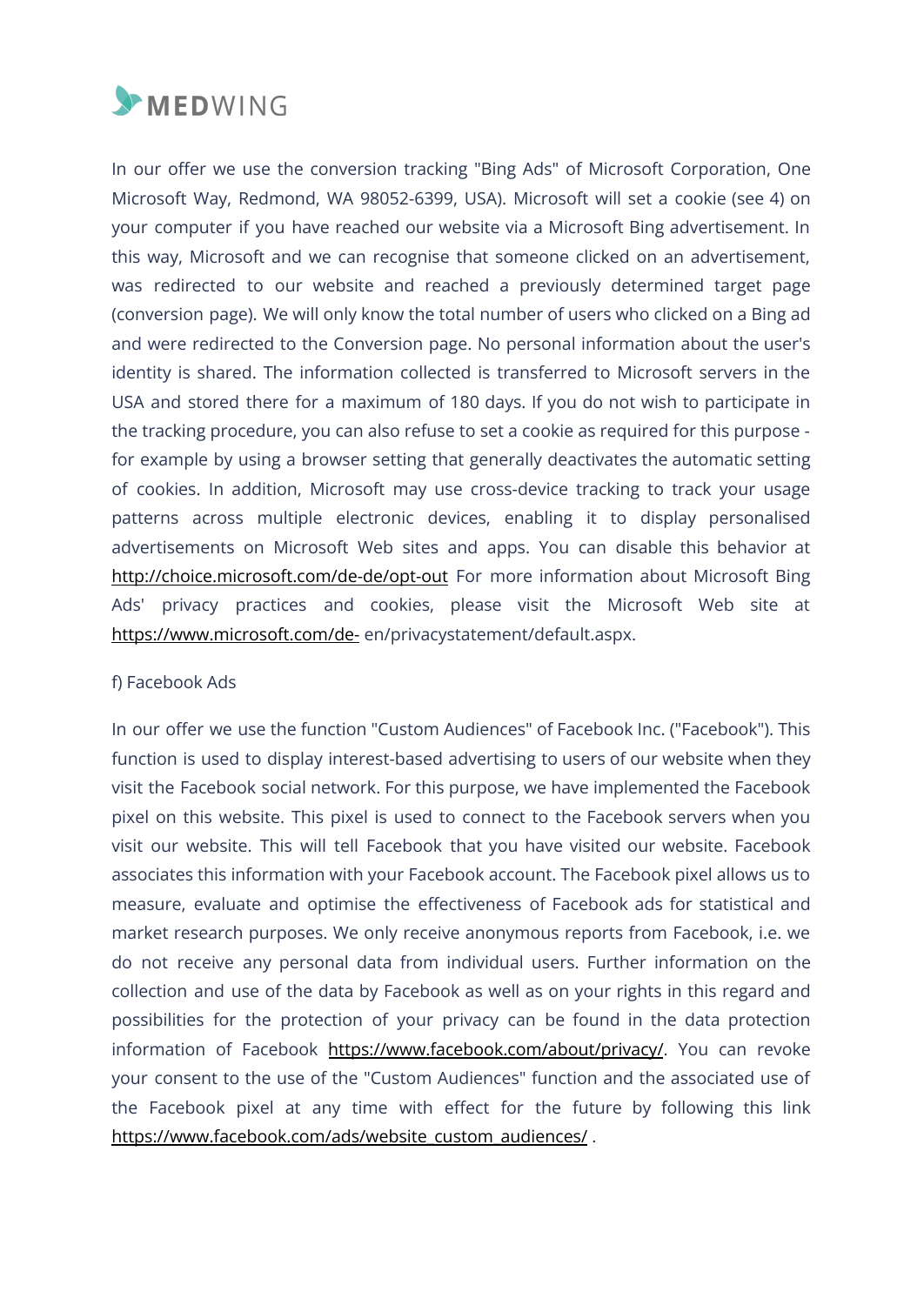

To do this, you must be logged in to Facebook. You have the option of prohibiting Facebook and its partners from placing advertisements. You can edit the settings for Facebook advertisements under the following link: https://www.facebook.com/ads/website\_custom\_audiences/.

#### g) Twitter Ads

Our website also uses the remarketing function of Twitter (Twitter Inc., 1355 Market Street Suite 900, San Francisco, CA 94103, USA). The Twitter remarketing feature allows us to target visitors to our website with Twitter advertisements based on their interests. Twitter uses so-called "tags" for this purpose. This tag is used to record visits to the website as well as data on the use of the website. When a user visits a website that contains such a tag, Twitter places a cookie (see 4) in the user's browser. The unique ID of this cookie is recorded and it is included in the target audience for remarketing on Twitter. If you visit Twitter below, you will be shown advertisements based on your interests. Personal data is not collected or stored by you and is therefore not identifiable to us on Twitter. If you do not want Twitter to address you with targeted advertising, you can deactivate this function on Twitter at https://support.twitter.com/articles/20171528 In addition, Twitter supports the option "Do Not Track (DNT)". You can activate this at: https://support.twitter.com/articles/20171372 If you have activated the DNT option in your browser, Twitter does not map your account to browser-related information in order to place tailor-made ads for you. For more information about Twitter privacy and Twitter ads, please visit https://business.twitter.com/de/help/troubleshooting/how-twitter- ads-work.html.

#### h) LinkedIn Ads

We use LinkedIn's analysis and conversion tracking technology on our website. The platform is offered by LinkedIn Ireland, Wilton Plaza, Wilton Place, Dublin 2 (Ireland). LinkedIn's technology allows you to view more relevant advertising tailored to your interests. LinkedIn also sends us aggregated and anonymous reports of ad activity and information on how you interact with our website. LinkedIn uses cookies (see Section 4) for this purpose. These cookies are used to uniquely identify a web browser on a particular device, are valid for 30 days, and do not contain any personally identifiable information.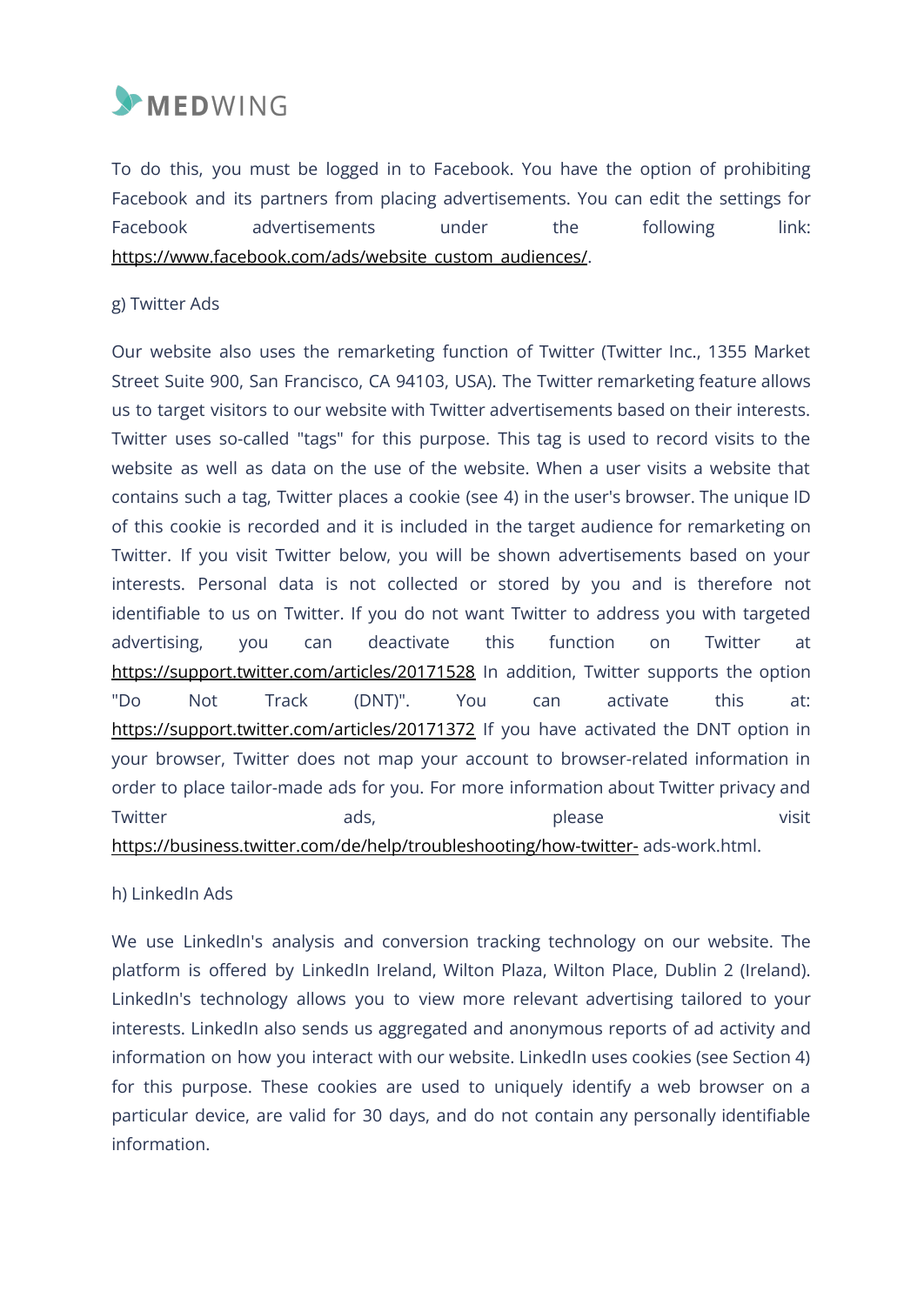

They are therefore not used for the personal identification of our website users. The cookie is used to analyse how you interact with our website (e.g. which website brought you to us, how long you stayed, what offers you were interested in) and whether or not you are a member of the LinkedIn platform. The information collected through the cookie is used to compile the aforementioned anonymous statistics and reports and to play advertisements based on your interests. For more information about LinkedIn's privacy practices, please visit https://www.linkedin.com/legal/privacy-policy#choices-oblig Whether you are a registered member of the LinkedIn platform or not, you may opt-out of LinkedIn's analysis of your usage patterns and display of interest-based recommendations by clicking the "Opt-out" button (for LinkedIn members) or "Opt-out" (for other users) at the following the following the following  $\qquad \qquad$  link: https://www.linkedin.com/psettings/guest-controls/retargeting-opt-out We would like to point out that rejecting such advertisements does not remove ads from the pages you visit. It simply means that the advertisements shown to you are not necessarily tailored to your personal interests.

#### i) Outbrain

On our website we use the technology of the supplier Outbrain UK Ltd. ("Outbrain"). This technology enables us to alert you to other content within our website or to third party websites that may be of interest to you through the use of cookies (see paragraph 4) stored on your computer/device. Outbrain's integrated recommendations are determined based on the content you have read. The content is technically controlled and delivered automatically by Outbrain. The display is on a pseudonymous basis. Personal data is not stored here. The cookie uses information about the device source, browser type and your IP address, which has been completely anonymized by removing the last octet, to select suitable content. Further information on Outbrain's data protection can be found at http://outbrain.com/legal/privacy . You may object to Outbrain's tracking of interest-based recommendations via the "Opt-out" field (see item 4 " Advertising/Behavioral Targeting; How To Opt-Out.) within Outbrain's Privacy Policy at any time. Please note that you must set the opt-out separately in each device you use to access our websites. If you object, you will continue to be offered interesting additional content; however, this will no longer be based on your previous usage behaviour on our websites.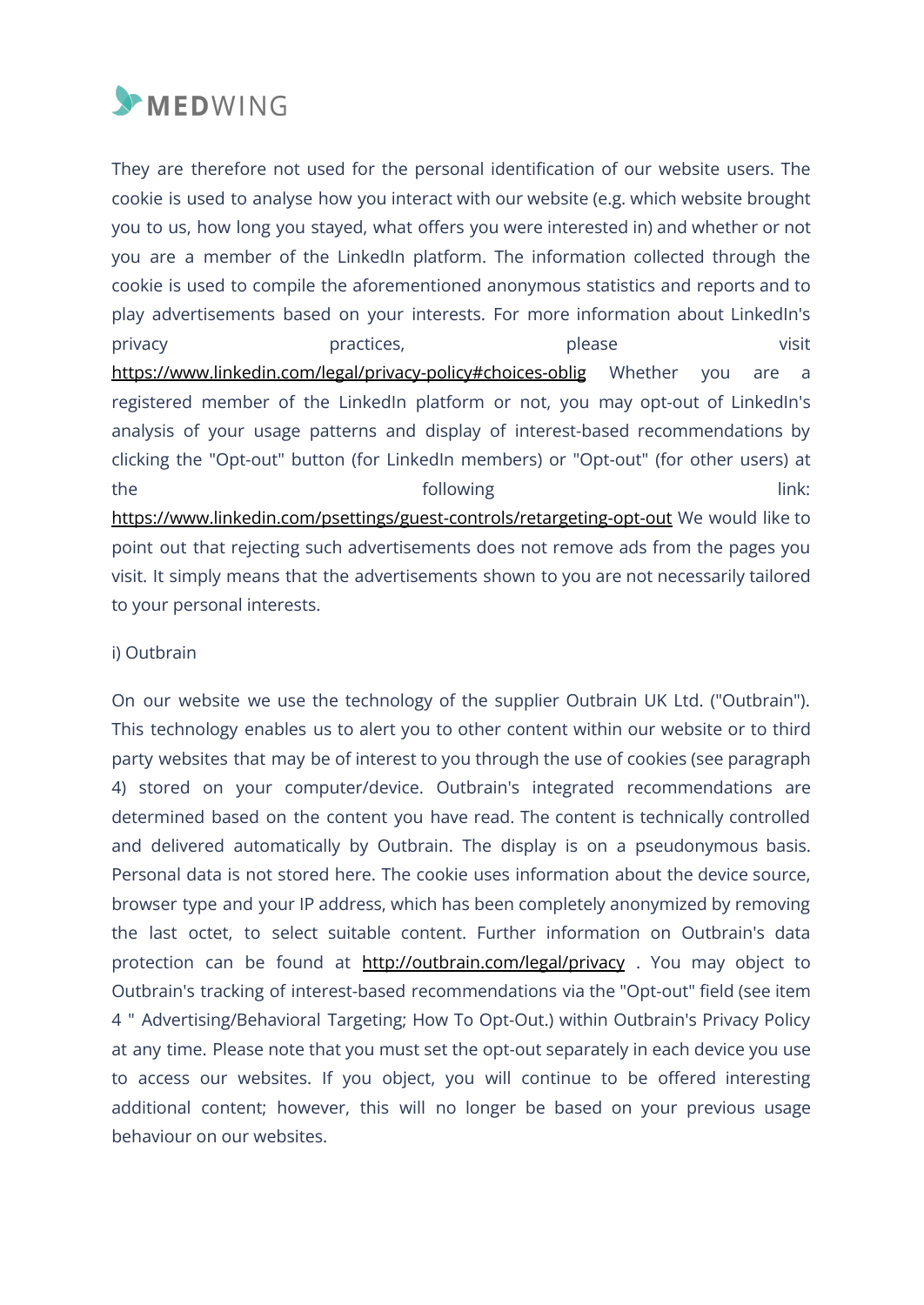

#### j) Taboola

Our website uses technologies from Taboola Inc. (28 West 23rd St. 5th fl., New York, NY 10010, www.taboola.com, "Taboola"). Taboola uses cookies (see paragraph 4) to determine what content you use and which of our pages you visit. The cookie enables us to create pseudonymous usage profiles by collecting device-related data and log data and to recommend content that matches your personal interests. This enables us to tailor our services to your individual needs. These usage profiles do not allow any conclusions to be drawn about your person. Further information about Taboola and the possibility to deactivate the Taboola cookie can be found at https://www.taboola.com/privacy-policy (OptOut information can be found under "Site Visitor Choices").

#### k) New Relic

We use the web analysis service "New Relic" of the provider New Relic Inc., 188 Spear Street, Suite 1200, San Francisco, CA 94105, USA, to monitor the availability and performance of our servers. Using pseudonymous usage profiles (which do not contain any personal data), technical performance data (e.g. response and loading times) is measured and analyzed to improve our server performance. Further details and information on New Relic's specific privacy policy can be found at https://newrelic.com/privacy .

#### l) Rollbar

We use the Rollbar service (Rollbar, 51 Federal Street, San Francisco, CA 94107, USA) to improve the technical stability of our services by monitoring system stability and identifying code errors from our log files (see paragraph 3). Rollbar serves these purposes alone and does not evaluate data for advertising purposes. For further information, please refer to Rollbar's privacy policy: https://rollbar.com/privacy/

#### o) Intercom

You can also interact with us via a live chat on our website so that we can answer your questions even faster. For this purpose we use the Intercom service of Intercom Inc. 55 2nd Street, 4th Fl., San Francisco, CA 94105, USA. Intercom serves these purposes alone and does not evaluate any data for advertising purposes.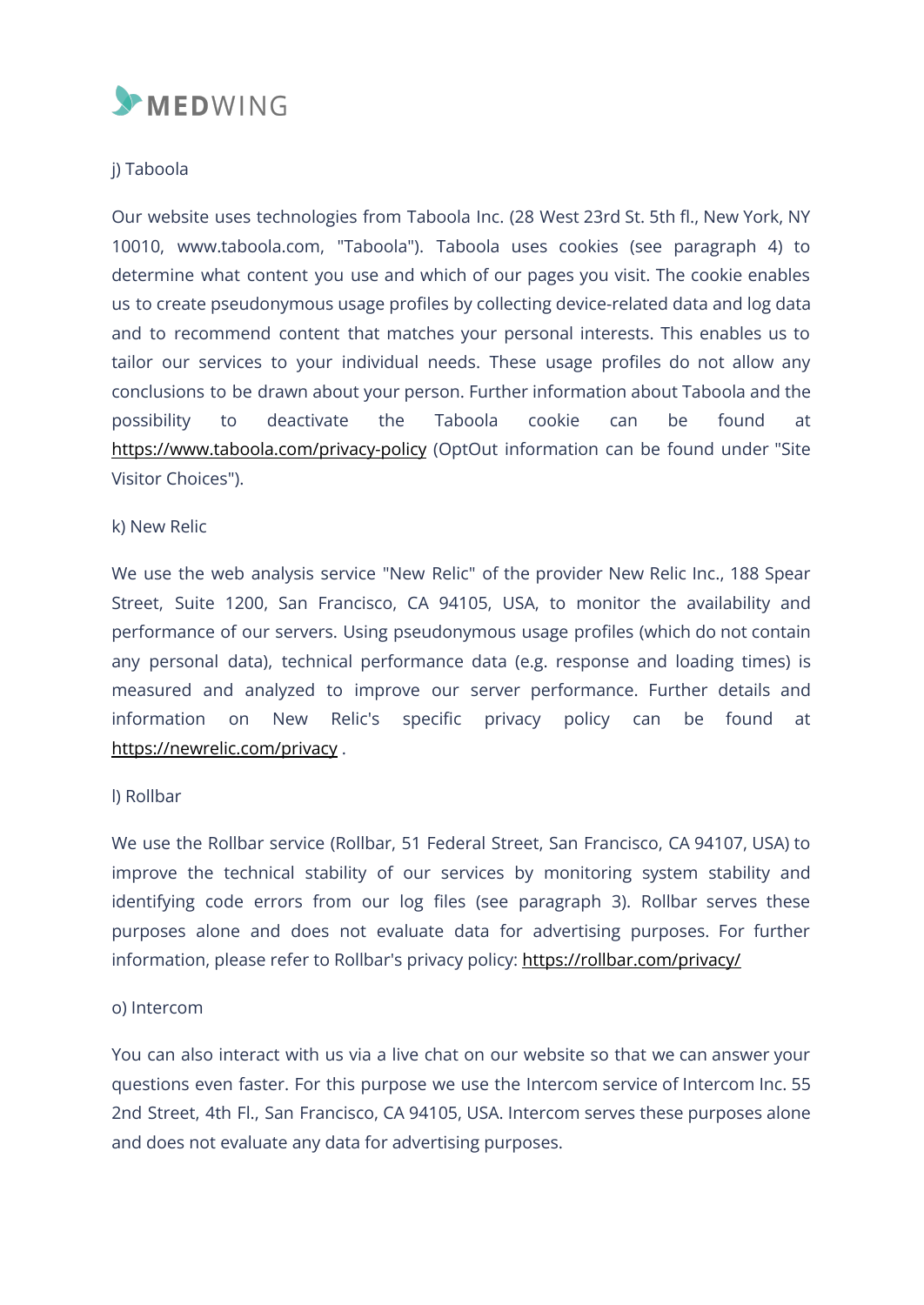

We transmit your e-mail address and name to Intercom as personal data so that we can contact you and keep you informed about answers. For more information about Intercom's privacy policy, please visit: http://docs.intercom.io/privacy

# **7. Social Media Plug-ins**

We may use social plug-ins of the social networks Facebook, Twitter, Instagram, LinkedIn and Xing on our website on the basis of Art. 6 Para. 1 S. 1 lit. f DSGVO in order to make our company better known. The advertising purpose behind this is to be regarded as a legitimate interest within the meaning of the DSGVO. The responsibility for the data protection-compliant operation is to be guaranteed by their respective providers. The integration of these plug-ins by us takes place in the way of the so-called two-click method in order to protect visitors of our platform in the best possible way.

#### a) Facebook

"Social media plugins from Facebook are used on our platform to make their use more personal. For this we use the ""LIKE"" or ""SHARE"" button. This is an offer from Facebook.

If you call up a page on our website that contains such a plugin, your browser establishes a direct connection with the Facebook servers. The content of the plugin is transmitted directly from Facebook to your browser, which integrates it into the website.

By integrating the plugins, Facebook receives the information that your browser has accessed the corresponding page of our website, even if you do not have a Facebook account or are not currently logged on to Facebook. This information (including your IP address) is transmitted directly from your browser to a Facebook server in the USA and stored there.

If you are logged in to Facebook, Facebook can directly assign your visit to our platform to your Facebook account. If you interact with the plugins, for example by pressing the ""LIKE"" or ""SHARE"" button, the corresponding information is also transmitted directly to a Facebook server and stored there. The information is also published on Facebook and displayed to your Facebook friends.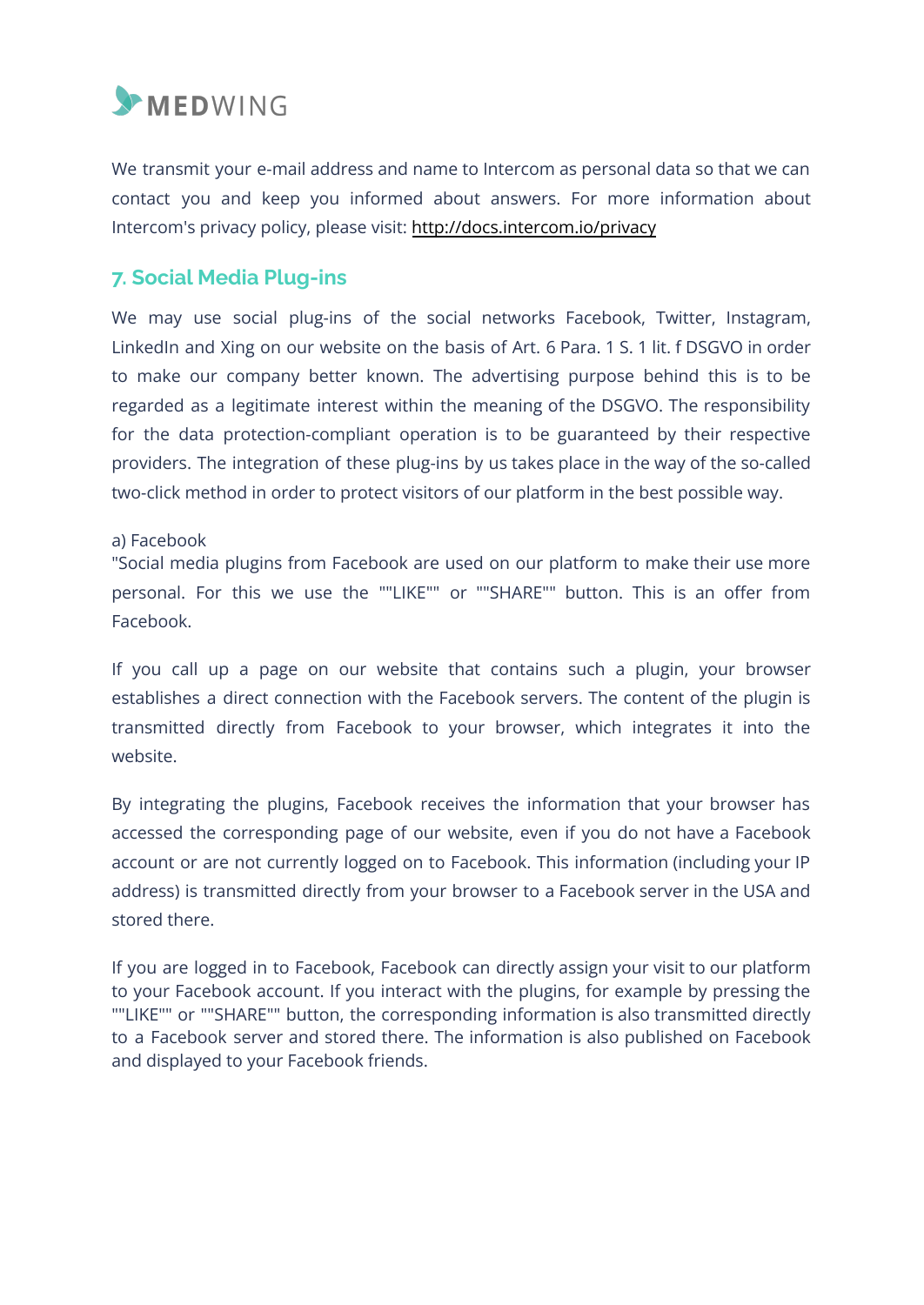

Facebook may use this information for the purposes of advertising, market research and tailoring Facebook Pages to your needs. Facebook creates usage, interest and relationship profiles for this purpose, e.g. to evaluate your use of our platform with regard to the advertisements displayed to you on Facebook, to inform other Facebook users about your activities on our platform and to provide other services associated with the use of Facebook.

If you do not want Facebook to associate the information collected through our website with your Facebook account, you must log out of Facebook before visiting our platform.

The purpose and scope of the data collection and the further processing and use of the data by Facebook as well as your rights in this regard and setting options to protect your privacy can be found in Facebook's data protection information (https://www.facebook.com/about/privacy/)."

b) Twitter

"On our internet pages you will find plugins of the Twitter Inc. (Twitter) are integrated. You can recognise the Twitter plugins (tweet button) by the Twitter logo on our site. An overview of tweet buttons can be found at (https://about.twitter.com/resources/buttons).

If you access a page on our website that contains such a plugin, a direct connection will be established between your browser and the Twitter server. Twitter receives the information that you have visited our site with your IP address. If you click the Twitter ""tweet"" button while logged into your Twitter account, you can link the content of our pages to your Twitter profile.

This allows Twitter to assign the visit to our pages to your user account. We would like to point out that, as the provider of the pages, we do not have any knowledge of the content of the data transmitted or its use by Twitter.

If you do not want Twitter to be able to assign visits to our pages, please log out of your Twitter user account.

Further information on this can be found in Twitter's privacy policy (https://twitter.com/privacy)."

c) Instagram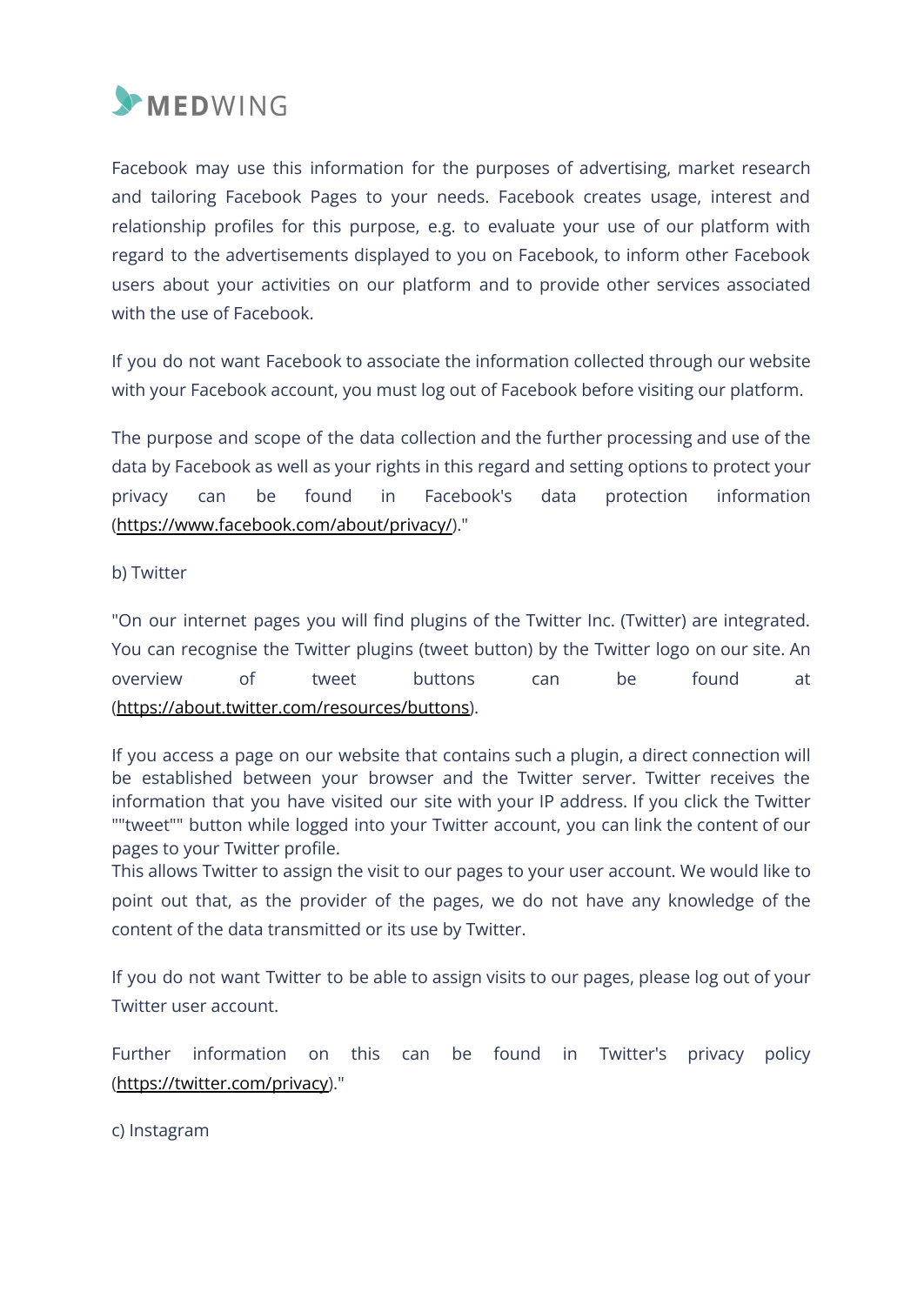

"Our platform also uses social plugins (""plugins"") from Instagram, operated by Instagram LLC, 1601 Willow Road, Menlo Park, CA 94025, USA (""Instagram""). The plugins are marked with an Instagram logo, for example in the form of an ""Instagram camera"".

When you visit a page on our website that contains such a plugin, your browser connects directly to Instagram's servers. Instagram sends the content of the plugin directly to your browser and integrates it into the page. This integration tells Instagram that your browser has accessed the appropriate page on our site, even if you do not have an Instagram profile or are not logged into Instagram.

This information (including your IP address) is transferred directly from your browser to an Instagram server in the USA and stored there. If you are logged in to Instagram, Instagram can directly associate your visit to our platform with your Instagram account. If you interact with the plugins, for example by pressing the ""Instagram"" button, this information will also be sent directly to a Instagram server and stored there.

The information is also published to your Instagram account and displayed to your contacts.

If you do not want Instagram to directly associate the data collected via our website with your Instagram account, you must log out of Instagram before visiting our platform.

For more information, see Instagram's Privacy Policy (https://help.instagram.com/155833707900388)."

#### d) LinkedIn

"Our platform also uses so-called social plugins (""plugins"") from Linkedin, which is operated by LinkedIn Ireland, Wilton Plaza, Wilton Place, Dublin 2 (Ireland).

The plugins are marked with a LinkedIn logo, for example in the form of an ""in"". If you access a page on our website that contains such a plugin, your browser will establish a direct connection to LinkedIn's servers. The content of the plugin is transmitted by LinkedIn directly to your browser and integrated into the page. Through this integration, LinkedIn receives the information that your browser has called the corresponding page of our website, even if you do not have a LinkedIn profile or are not currently logged in to LinkedIn.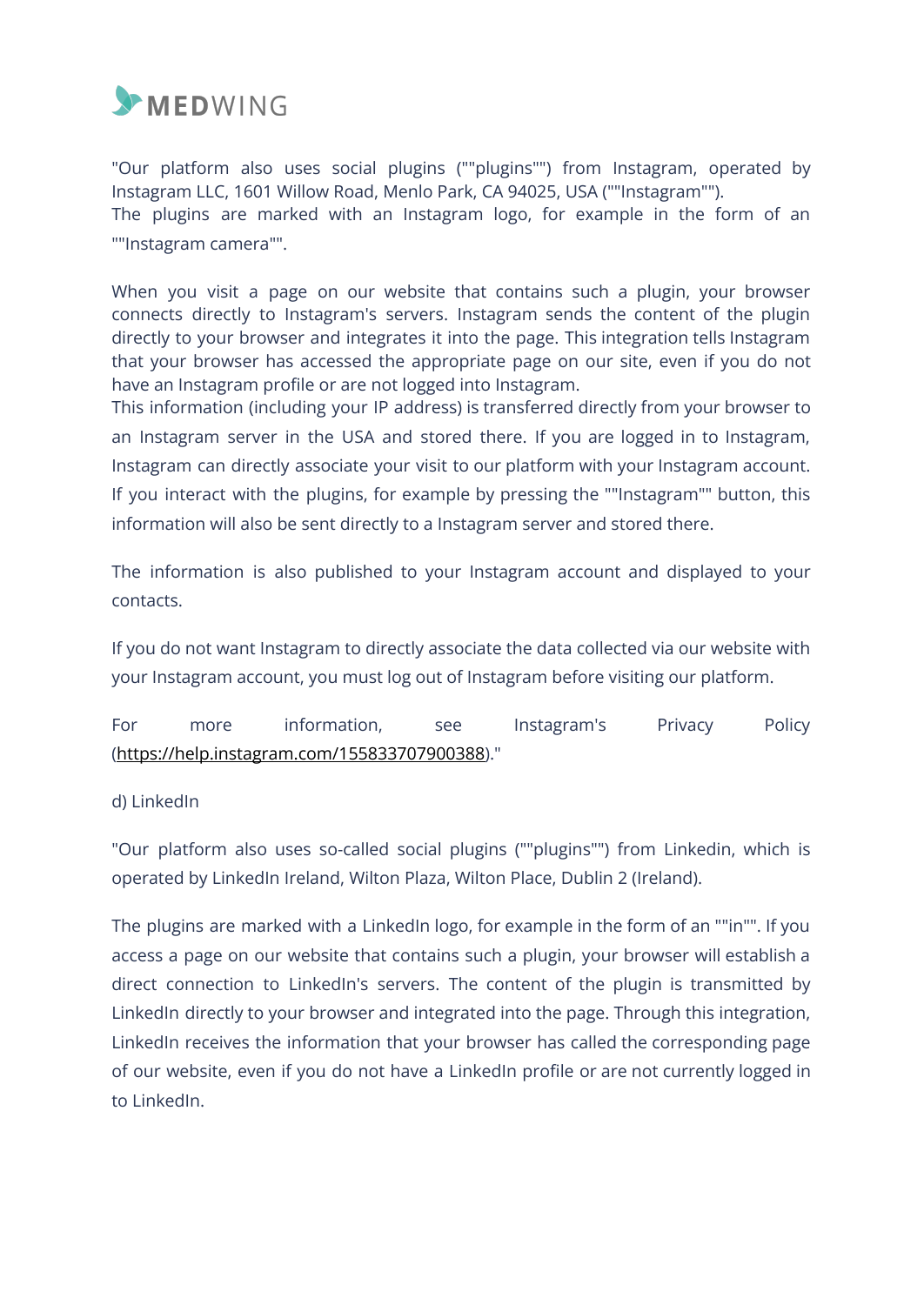

This information (including your IP address) is transmitted directly from your browser to a LinkedIn server in the USA and stored there. If you are logged in to LinkedIn, LinkedIn can assign your visit to our platform directly to your LinkedIn account. If you interact with the plugins, for example by pressing the ""LinkedIn"" button, this information is also transmitted directly to a LinkedIn server and stored there.

The information is also published on your LinkedIn account and displayed to your contacts there.

If you do not want LinkedIn to assign the data collected via our website directly to your LinkedIn account, you must log out of LinkedIn before visiting our platform.

Please see LinkedIn's Privacy Policy (https://www.linkedin.com/legal/privacy-policy) for more information."

#### e) Xing

"Our platform also uses so-called social plugins (""plugins"") from Xing, which are operated by XING SE, Dammtorstraße 30, 20354 Hamburg, Germany.

The plugins are marked with an Xing logo, for example in the form of an ""X"".

If you call up a page on our website that contains such a plugin, your browser establishes a direct connection to Xing's servers. The content of the plugin is transmitted by Xing directly to your browser and integrated into the page. Through this integration, Xing receives the information that your browser has called the corresponding page of our website, even if you do not have an Xing profile or are not currently logged in to Xing.

This information is transmitted directly from your browser to an Xing server. XING does not store any personal data about you when you access this website. In particular, XING does not store any IP addresses. Nor is there any evaluation of your usage behavior regarding the use of cookies in connection with the ""XING Share Button"". If you are logged in to Xing, Xing can assign your visit to our platform directly to your Xing account. If you interact with the plugins, for example by pressing the ""Xing"" button, this information is also transmitted directly to an Xing server and stored there.

The information is also published on your Xing account and displayed to your contacts there.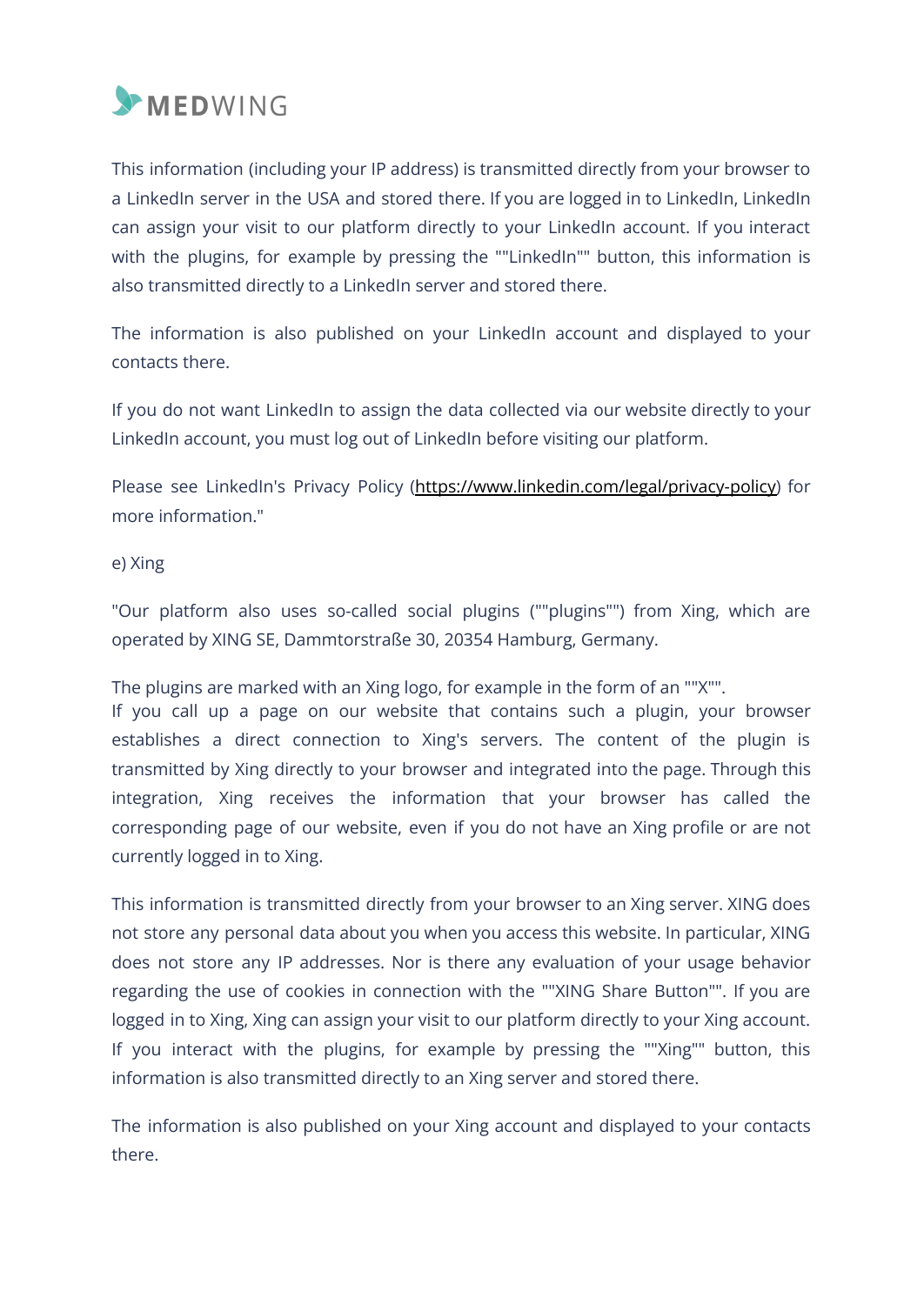

If you do not want Xing to assign the data collected via our website directly to your Xing account, you must log out of Xing before visiting our platform.

You can access the latest data protection information on the ""XING Share Button"" and additional information on this website: https://www.xing.com/app/share?op=data\_protection"

# **8. integration of services and contents of third parties**

We may use on our website content provided by third parties, such as videos on YouTube or map material from Google Maps (hereinafter "plug-ins"), on the basis of Art. 6 para. 1 sentence 1 lit. f DSGVO:

#### a) Google Maps

"On our platform, map material is provided by Google Maps, which is operated by Google LLC, 1600 Amphitheatre Parkway, Mountain View, CA 94043, USA (""Google""), in order to geographically represent potential employers to you and to make it easier for you to find a suitable job.

These plugins are marked with a Google logo in a map section.

If you call up a page on our website that contains such a plugin, your browser establishes a direct connection to Google's servers. The content of the plugin is transmitted by Google directly to your browser and integrated into the page. By this integration Google receives the information that your browser has called the corresponding page of our platform.

This information (including your IP address) is transmitted by your browser directly to a Google server in the USA in order to establish the connection there and save it there. Google, for its part, warrants that it will comply with the basic data protection regulation in all its cloud services.

For more information, please see Google's Privacy Policy (https://policies.google.com/privacy)."

b) YouTube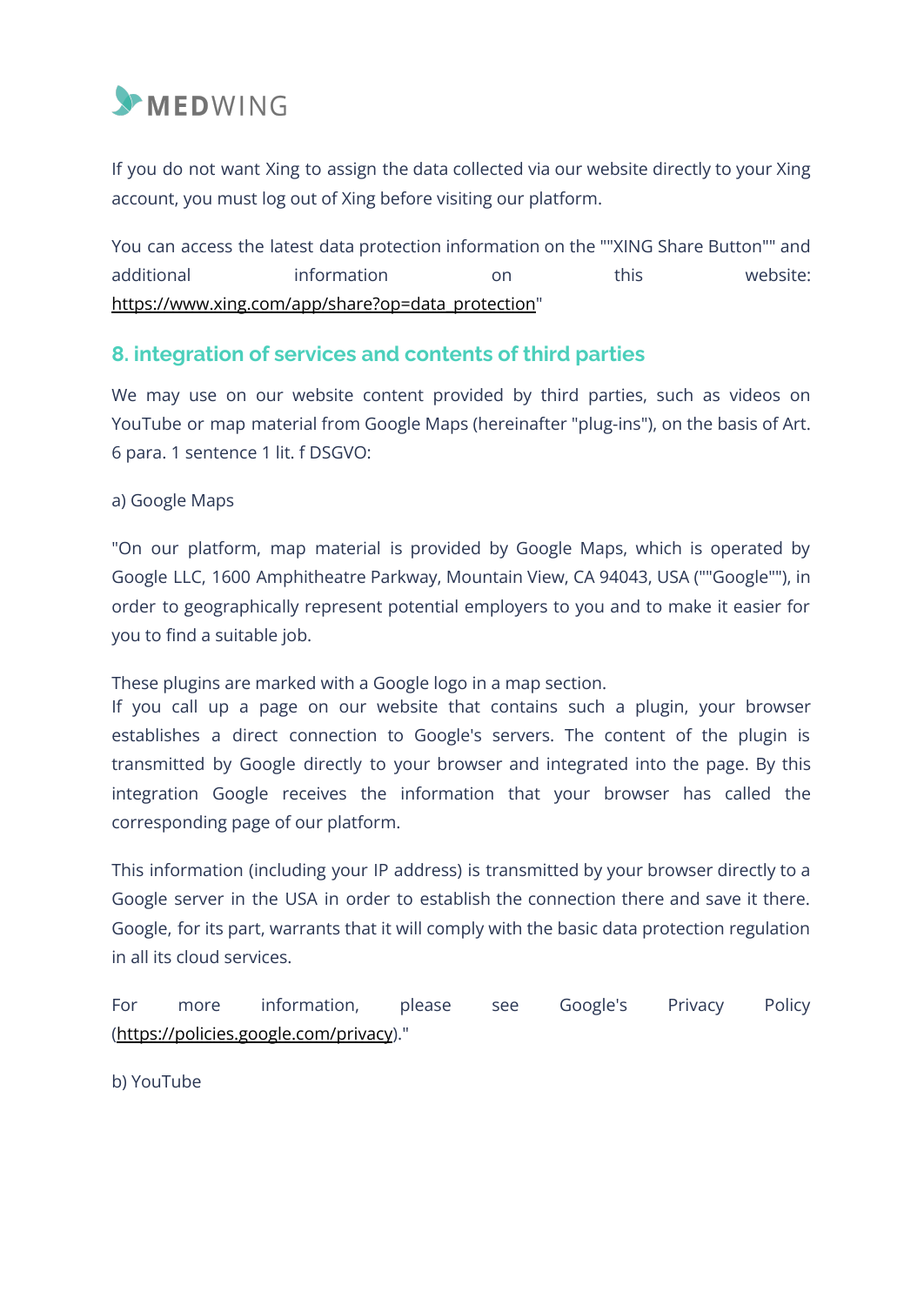

"Our platform may also use videos provided by YouTube, which is operated by Google LLC, 1600 Amphitheatre Parkway, Mountain View, CA 94043, USA (""Google"", or ""YouTube"").

The plugins are marked with a YouTube logo, for example in the form of a ""red YouTube TV with play button"".

If you access a page of our website that contains such a plugin, your browser establishes a direct connection to YouTube's servers. The content of the plugin is transmitted by Google directly to your browser and integrated into the page. This integration tells Instagram that your browser has visited the appropriate page on our site, even if you do not have a YouTube profile or are not currently logged into YouTube.

This information (including your IP address) is transmitted directly from your browser to a Google server in the USA and stored there. If you are logged in to YouTube, YouTube can assign your visit to our platform directly to your YouTube account. If you interact with the plugins, for example by clicking the ""Like"" button, this information is also transmitted directly to a Google server and stored there.

The information is also published on your YouTube account and displayed to your contacts there.

If you do not want Google to assign the data collected via our website directly to your YouTube account, you must log out of YouTube before visiting our platform. For your protection, we do not load the video from YouTube until you click the Play button.

Please see Google's Privacy Policy (https://policies.google.com/privacy) for more information."

# **9. Rights of affected persons**

You have the right:

to request information about your personal data processed by us at any time in accordance with Art. 15 DSGVO. In particular, you can request information on the processing purposes, the category of personal data, the categories of recipients to whom your data has been or will be disclosed. The planned storage period, the existence of a right to rectification, deletion, restriction of processing or objection, the existence of a right of complaint, the origin of your data if it has not been collected from us. As well as the existence of automated decision-making including profiling and, if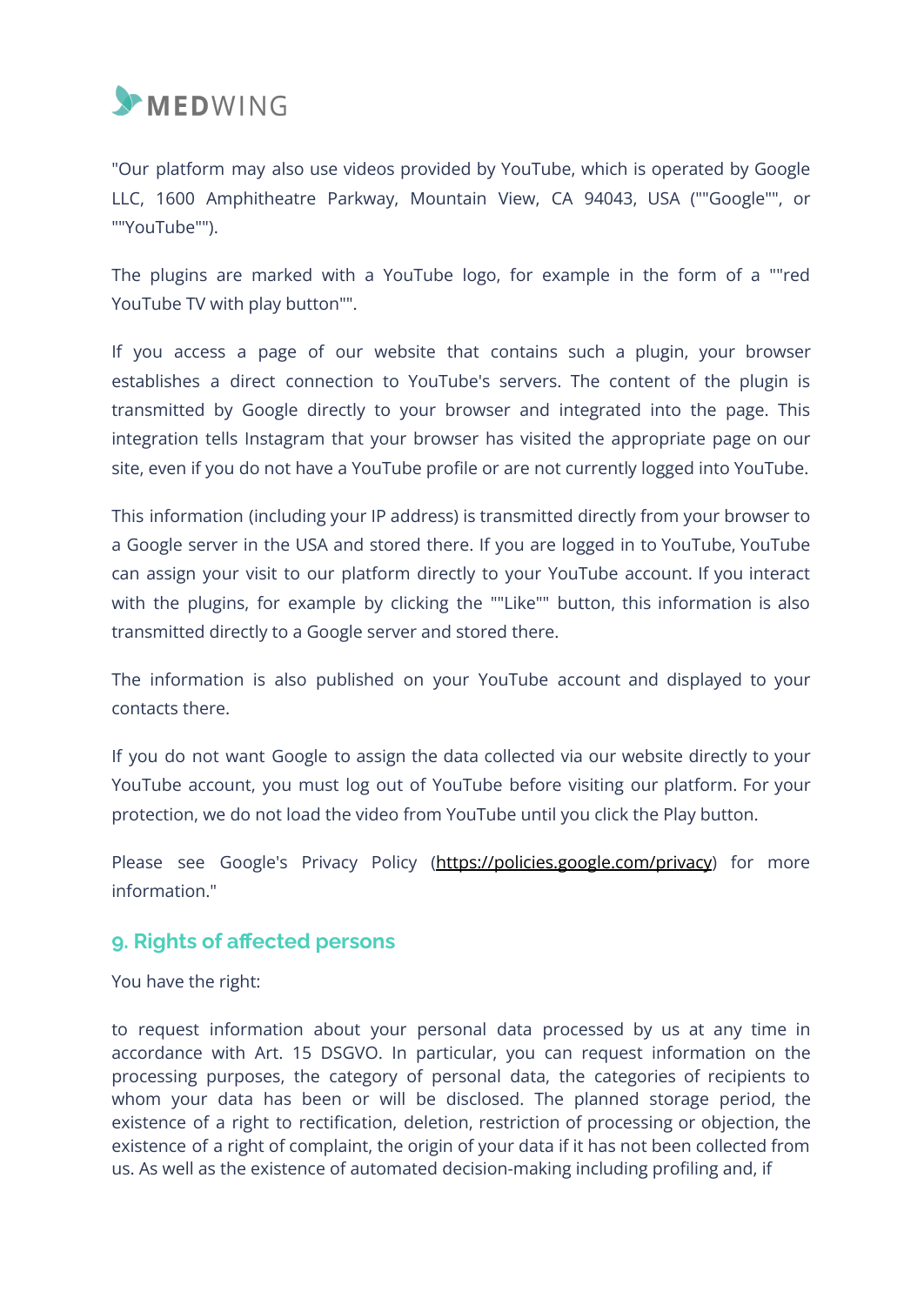

applicable, the existence of a data protection law. If personal data are transferred to a third country or to an international organisation, you have the right to be informed of the appropriate safeguards pursuant to Art. 46 DSGVO in connection with the transfer.

In accordance with Art. 16 DSGVO, you have the right to demand the immediate correction of incorrect or incomplete personal data stored by us;

to demand the deletion of your personal data stored by us in accordance with Art. 17 DSGVO. Unless processing is necessary for the exercise of the right to freedom of expression and information, for the fulfilment of a legal obligation, for reasons of public interest or for the assertion, exercise or defence of legal claims;

to demand the restriction of the processing of your personal data in accordance with Art. 18 DSGVO if the correctness of the data is disputed by you, the processing is unlawful but you refuse its deletion and we no longer need the data but you need it to assert, exercise or defend legal claims or you have lodged an objection against the processing in accordance with Art. 21 DSGVO.

In accordance with Art. 20 DSGVO, to receive your personal data which you have provided to us in a structured, common and machine-readable format or to request the transfer to another responsible person;

"in accordance with Art. 7 para. 3 DSGVO, to revoke your consent once given to us at any time. The consequence of this is that we may no longer continue the data processing based on this consent in the future.

not to be subject to any decision based solely on automated processing, including profiling, that will have legal effect against you or similarly significantly affect you".

"to complain to a supervisory authority pursuant to Art. 77 DSGVO. As a rule, you can contact the supervisory authority of your usual place of residence or workplace or our company headquarters in Berlin.

If you wish to assert these rights, please send your enquiry by e-mail or post to the address stated in point 1, clearly identifying yourself."

# **10. Right of objection**

If your personal data is processed on the basis of legitimate interests pursuant to Art. 6 para. 1 sentence 1 lit. f DSGVO, you have the right to object to the processing of your personal data pursuant to Art. 21 DSGVO. If there are reasons for doing so which arise from your particular situation or if the objection is directed against direct advertising; this also applies to profiling based on these provisions.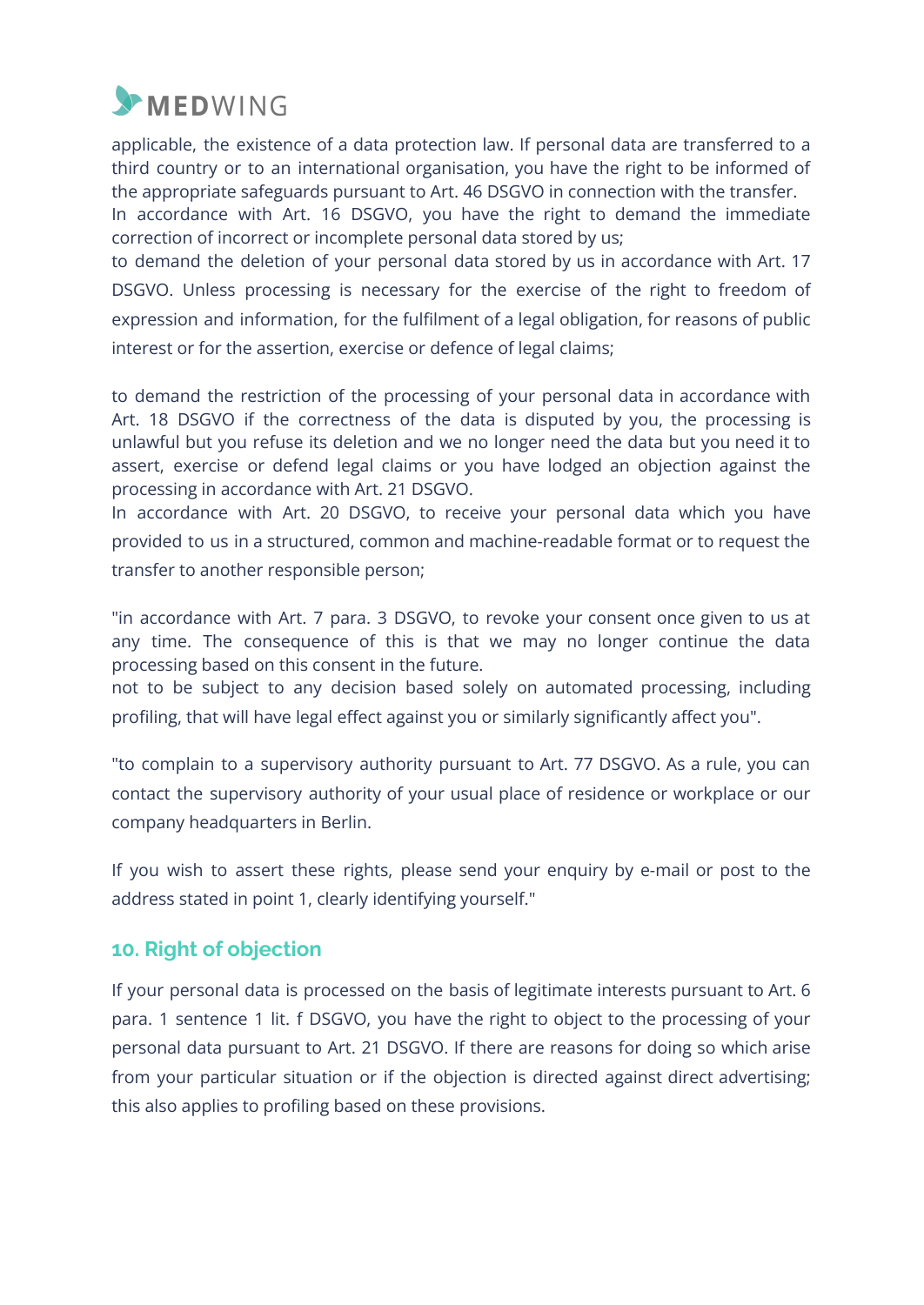

In the latter case, you have a general right of objection, which is implemented by us without stating a particular situation. We no longer process personal data unless we can prove compelling reasons for processing worthy of protection which outweigh your interests, rights and freedoms, the processing serves the assertion, exercise or defence of legal claims.

If you wish to make use of your right of revocation or objection, please send your enquiry by e-mail or post to the address stated in section 1, clearly identifying yourself.

# **11. Data security**

Within the platform visit, we use the common SSL (Secure Socket Layer) procedure in conjunction with the highest level of encryption supported by your browser. As a rule, this is a 256-bit encryption. If your browser does not support 256-bit encryption, we use 128-bit v3 technology instead. You can tell whether an individual page of our website is transmitted in encrypted form by the closed representation of the key or lock symbol in the lower status bar of your browser.

We also use suitable technical and organisational security measures to protect your data against accidental or intentional manipulation, partial or complete loss, destruction or against unauthorised access by third parties. Our security measures are continuously improved in line with technological developments.

# **12. Topicality and change of this data security explanation**

This privacy policy is currently valid and as of May 2018.

As a result of the further development of our platform and the services it offers, or due to changes in legal or official requirements, it may be necessary to amend this data protection declaration. We therefore reserve the right to change this data protection declaration. You can call up and print out the current data protection declaration at any time on our website at https://medwing.com/DE/en/privacy/

# **Further information on registration and data processing**

"What do we offer you?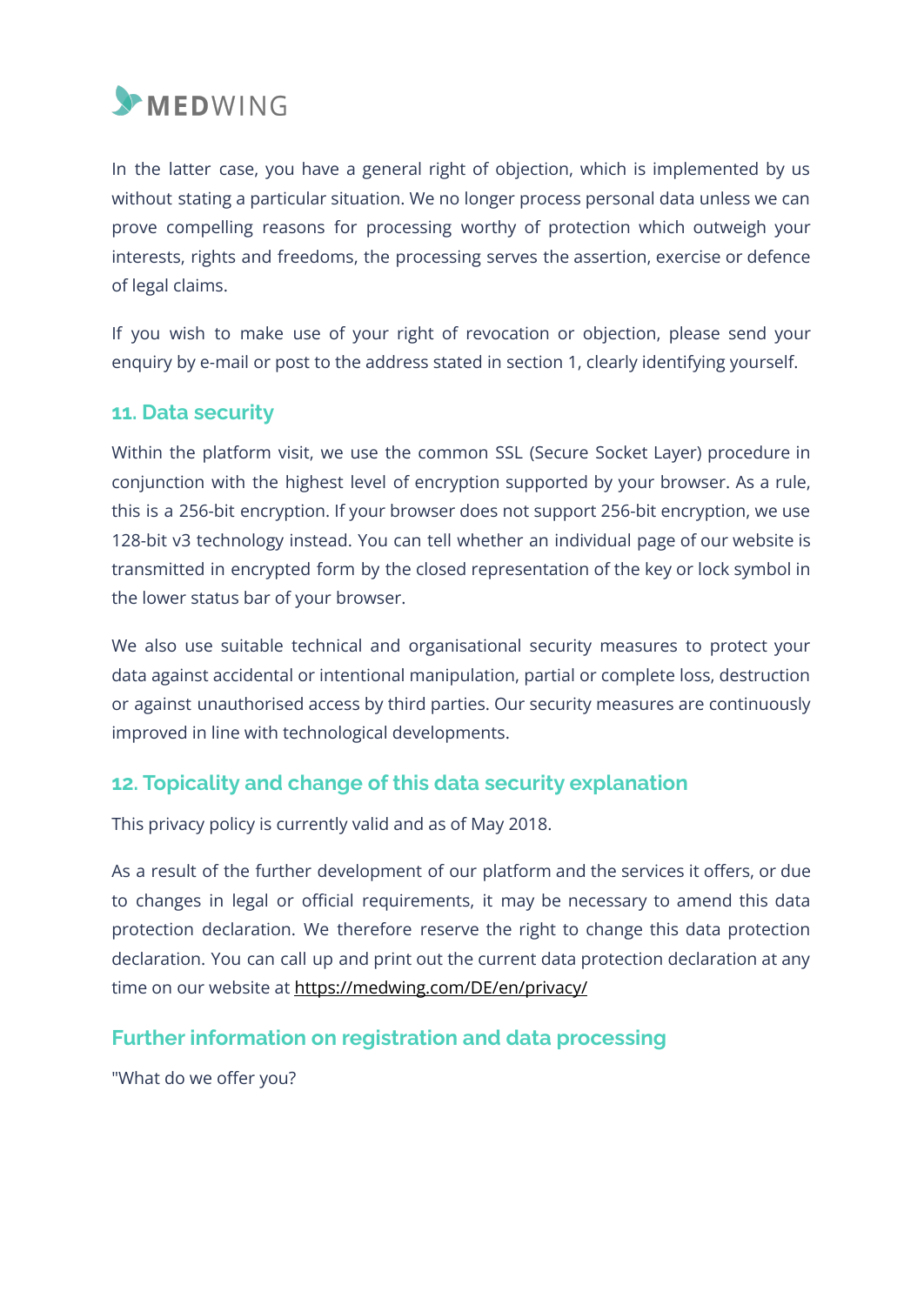

MEDWING GmbH offers you the possibility to use all services free of charge on the website medwing.com after creating a personal user profile (user account).

If you register as a user (see below) and deposit your CV with us, we will start to search for you free of charge for job offers that match your search criteria and introduce them to you; whether you are interested in temporary work/employee leasing or at other companies that offer suitable jobs. This will save you a lot of tedious application processes and you will find your dream job with little effort.

In addition, MEDWING gives you tips for job interviews and observation and supports you in getting your dream job.

Users can remove their personal data from their user account at MEDWING GmbH at any time without any prerequisites. All data will be deleted from the servers of MEDWING GmbH. The complete deletion also takes place if the users delete their personal user accounts with MEDWING GmbH.

In addition to this offer, MEDWING GmbH provides comprehensive information and tips tailored to your career optimisation in order to continually promote your personal development opportunities.

Data of our users will not be sold or used for purposes other than the provision of our services. Only if you would like us to introduce you to a job, will we pass on your applicant profile to the company in question." How is your data used?

The stored data is used within the framework of the services offered by MEDWING GmbH:

1) Job placement and employee leasing

"In order to identify suitable job offers, we process the personal data of the user, i.e. address and CV and search preferences on the basis of mathematical-statistical procedures (so-called scoring).

We present suitable job offers to users at the email address or telephone number provided during registration and discuss the next steps. If the user ultimately wishes to be presented for a suitable position at the offering company, we will forward his/her applicant profile to the company on behalf of the user. If necessary, personal data will be transmitted unencrypted by e-mail.